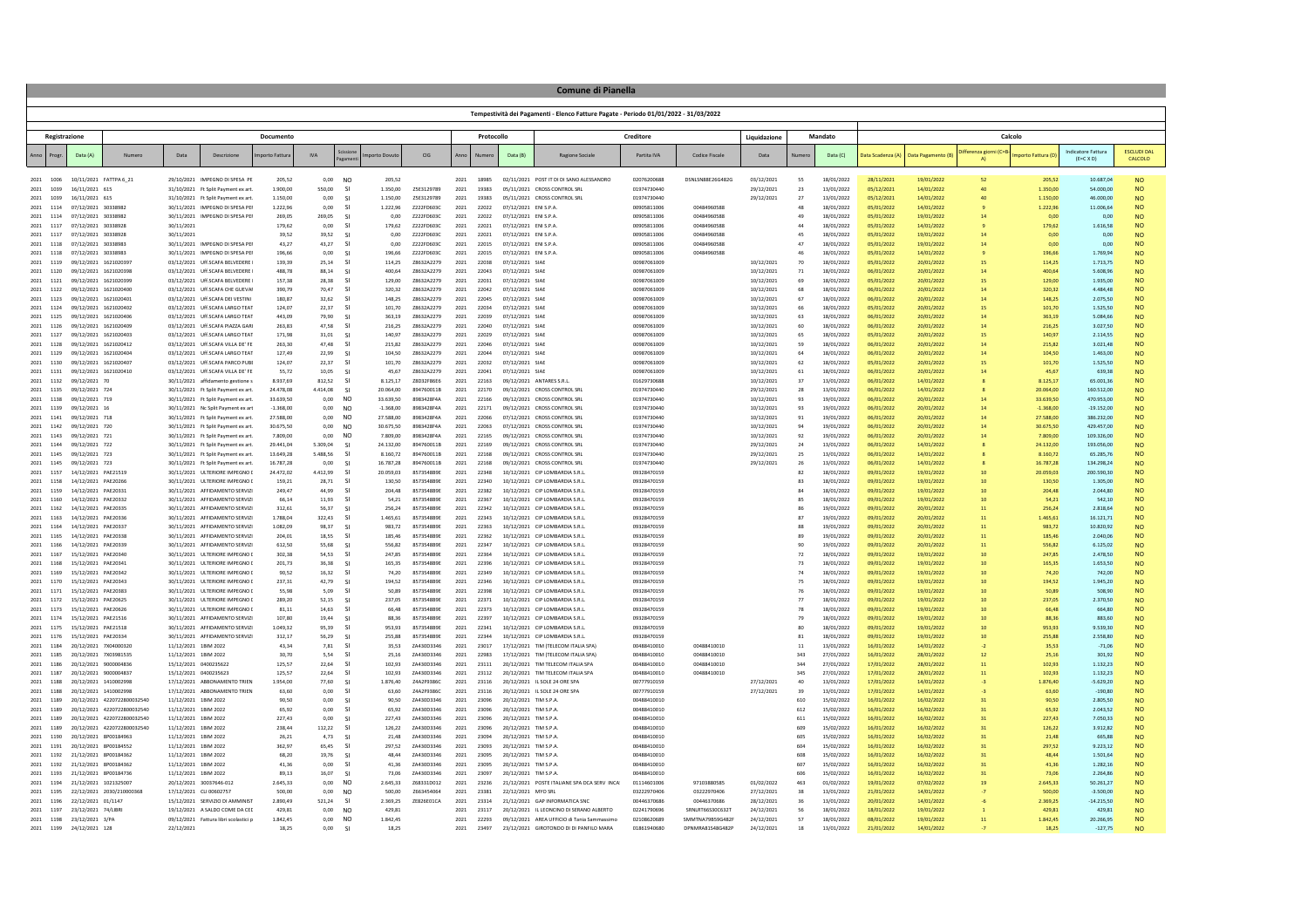| 2021<br>1199                                              | 24/12/2021 128                           | 22/12/2021                                 | 7 280 99             | 0.00             | <b>S</b>             | 7 280 99             |                          | 2021         | 23497          |                                 | 23/12/2021 GIROTONDO DI DI PANEILO MARA      | 01861940680                | DPNMRAR1S48G482P           | 24/12/2021 | 17                 | 13/01/2022               | 21/01/2022               | 14/01/2022               |       | 7 280 99          | 50.966.93            | <b>NO</b>              |
|-----------------------------------------------------------|------------------------------------------|--------------------------------------------|----------------------|------------------|----------------------|----------------------|--------------------------|--------------|----------------|---------------------------------|----------------------------------------------|----------------------------|----------------------------|------------|--------------------|--------------------------|--------------------------|--------------------------|-------|-------------------|----------------------|------------------------|
| 1200<br>2021                                              | 24/12/2021 AN22749721                    | 21/12/2021 scissione pagament              | 2.533.94             | 915,47           | <b>SI</b>            | 1.618,47             | ZF42EEF386               | 2021         | 23621          |                                 | 24/12/2021 VODAFONE ITALIA S.p.A.            | 08539010010                | 93026890017                |            |                    | 13/01/2022               | 23/01/2022               | 14/01/2022               |       | 1.618,47          | $-14.566.23$         | <b>NO</b>              |
| 2021<br>1200                                              | 24/12/2021 AN22749721                    | 21/12/2021 scissione pagament              | 241,03               | 0,00             | <sup>SI</sup>        | 241,03               | ZF42EEF386               | 2021         | 23621          |                                 | 24/12/2021 VODAFONE ITALIA S.p.A             | 08539010010                | 93026890017                |            |                    | 13/01/2022               | 23/01/2022               | 14/01/2022               |       | 241.03            | $-2.169.27$          | <b>NO</b>              |
| 2021<br>1200                                              | 24/12/2021 AN22749721                    | 21/12/2021 scissione pagament              | 600.00               | 0.00             | -SI                  | 600.00               | ZF42EEF386               | 2021         | 23621          |                                 | 24/12/2021 VODAFONE ITALIA S.p.A.            | 08539010010                | 93026890017                |            |                    | 13/01/2022               | 23/01/2022               | 14/01/2022               |       | 600.00            | $-5.400.00$          | <b>NO</b>              |
| 2021<br>1200                                              | 24/12/2021 AN22749721                    | 21/12/2021 scissione pagament              | 244.00               | 0.00             | <b>SI</b>            | 244.00               | ZF42EEF386               | 2021         | 23621          |                                 | 24/12/2021 VODAFONE ITALIA S.p.A.            | 08539010010                | 93026890017                |            | 10                 | 13/01/2022               | 23/01/2022               | 14/01/2022               |       | 244.00            | $-2.196.00$          | <b>NO</b>              |
| 2021<br>1200                                              | 24/12/2021 AN22749721                    | 21/12/2021 scissione pagament              | 713.50               | 0.00             | -SI                  | 713,50               | Z7822F3154               | 2021         | 23621          |                                 | 24/12/2021 VODAFONE ITALIA S.p.A.            | 08539010010                | 93026890017                |            |                    | 13/01/2022               | 23/01/2022               | 14/01/2022               |       | 713.50            | $-6.421.50$          | <b>NO</b>              |
| 2021<br>1200                                              | 24/12/2021 AN22749721                    | 21/12/2021 scissione pagamenti             | 500.24               | 0.00             | -SI                  | 500.24               | ZF42EEF386               | 2021         | 23621          |                                 | 24/12/2021 VODAFONE ITALIA S.p.A.            | 08539010010                | 93026890017                |            |                    | 13/01/2022               | 23/01/2022               | 14/01/2022               |       | 500.24            | $-4.502.16$          | NO.                    |
| 2021<br>1200                                              | 24/12/2021 AN22749721                    | 21/12/2021 scissione pagament              | 244.00               | 0.00             | <b>SI</b>            | 244.00               | ZF42EEF386               | 2021         | 23621          | 24/12/2021                      | VODAFONE ITALIA S.p.A                        | 08539010010                | 93026890017                |            |                    | 13/01/2022               | 23/01/2022               | 14/01/2022               |       | 244.00            | $-2.196.00$          | <b>NO</b>              |
| 2021<br>1201                                              | 27/12/2021 5110001627                    | 20/12/2021 1BIM 2022                       | 121 32               | 21.88            | $\mathsf{S}$         | 99.44                | <b>70430D3346</b>        | 2021         | 23711          | 27/12/2021 TIM S P A            |                                              | 00488410010                |                            |            | 54                 | 18/01/2022               | 23/01/2022               | 19/01/2022               |       | 99.44             | $-397.76$            | <b>NO</b>              |
| 2021<br>1202                                              | 27/12/2021 1454/SSE01                    | 15/12/2021 IMPEGNO DI SPESA PEI            | 1 697 32             | 0.00             | N <sub>O</sub>       | 1.697.32             | 87658765B6               | 2021         | 23457          |                                 | 22/12/2021 SS APOSTOLL PIFTRO F PAOLO FIL DO | 01105681009                | 02710380581                | 29/12/2021 | 20                 | 13/01/2022               | 21/01/2022               | 14/01/2022               |       | 1.697.32          | $-11.881.24$         | <b>NO</b>              |
| 2021<br>1203                                              | 27/12/2021 1636                          | 21/12/2021 SERVIZI DI SEGRETARIA           | 5.262,08             | 250,58           | - SI                 | 5.011,50             | 8752354EFE               | 2021         | 23371          |                                 | 22/12/2021 PARSIFAL IMPRESA SOCIALE          | 01923720591                |                            | 30/12/2021 | 21                 | 13/01/2022               | 20/01/2022               | 14/01/2022               |       | 5.011,50          | $-30.069,00$         | <b>NO</b>              |
| 2021<br>1204                                              | 27/12/2021 1995/10                       | 22/12/2021 IMPEGNO DI SPESAPER             | 760.85               | 36.23            | - SI                 | 724.62               | 8750264249               | 2021         | 23502          |                                 | 23/12/2021 CONSORZIO COOP, SOC. S.G.S.       | 01804670683                | 01804670683                | 30/12/2021 | 22                 | 13/01/2022               | 22/01/2022               | 14/01/2022               |       | 724.62            | $-5.796.96$          | <b>NO</b>              |
| 2021<br>1205                                              | 29/12/2021 12                            | 28/12/2021 IMPEGNO DI SPESA PEI            | 6.019.53             | 0.00             | N <sub>O</sub>       | 6.019.53             | Z25340EE8D               | 2021         | 23912          |                                 | 29/12/2021 ASSOCIAZIONE IL GRILLO PARLANTE   | 02226640692                | 93039940692                |            | 15                 | 13/01/2022               | 27/01/2022               | 14/01/2022               |       | 6.019.53          | $-78.253.89$         | <b>NO</b>              |
| 2021<br>1206                                              | 31/12/2021                               | 30/12/2021 affidamento gestione:           | 6.216,76             | 565,16           | - SI                 | 5.651,60             | Z8D32F86E6               | 2021         | 24118          | 31/12/2021                      | ANTARES S.R.L                                | 01629730688                |                            | 07/01/2022 | 96                 | 19/01/2022               | 30/01/2022               | 20/01/2022               |       | 5.651.60          | $-56.516,00$         | <b>NO</b>              |
| 2021<br>1207                                              | 31/12/2021 13/001                        | 17/12/2021 impegno di spesa per e          | 3,660.00             | 660.00<br>163.90 | -SI                  | 3,000.00             | Z4934210AB               | 2021         | 24070          |                                 | 30/12/2021 CAROLINA KOSTNER SRL              | 02568240218<br>01556960431 |                            | 31/12/2021 | 19                 | 13/01/2022<br>20/01/2022 | 29/01/2022<br>10/01/2022 | 14/01/2022               |       | 3.000.00          | $-45.000.00$         | <b>NO</b>              |
| 2022<br><sup>1</sup>                                      | 10/01/2022 284                           | 30/11/2021 det 869 del 29/11/21            | 908.90               |                  | -SI                  | 745.00               | Z56341E712               | 2021         | 22475          |                                 | 13/12/2021 AREA SPORT SERVICE SRI            |                            |                            |            | 191                |                          |                          | 21/01/2022               |       | 745.00            | 8.195.00             | <b>NO</b>              |
| 2022<br>$\overline{2}$                                    | 11/01/2022 180                           | 31/12/2021 FATTURA N. 180                  | 1.285,88             | 231.88           | - SI                 | 1.054,00             | ZDC2CED4BA               | 2022         | 5              | 03/01/2022 DITTA POLITA S.A.S.  |                                              | 02022290684                |                            | 11/01/2022 | 205                | 21/01/2022               | 30/01/2022               | 24/01/2022               |       | 1.054,00          | $-6.324,00$          | <b>NO</b>              |
| 2022<br>$\mathbf{R}$<br>2022                              | 11/01/2022 1188<br>11/01/2022            | 14/12/2021<br>14/12/2021                   | 800.00<br>1.171.20   | 0.00<br>0.00     | - SI<br><b>SI</b>    | 800.00<br>1.171.20   | ZEE33RE1D5<br>ZEF33BE1D5 | 2021<br>2021 | 23098<br>23098 | 20/12/2021 VGL ASCENSORLS R L   | VGL ASCENSORI S.R.L                          | 01614730685<br>01614730685 | 01614730685<br>01614730685 |            | 202<br>203         | 21/01/2022<br>21/01/2022 | 17/01/2022<br>17/01/2022 | 24/01/2022<br>24/01/2022 |       | 80000<br>1.171.20 | 5,600.00<br>8.198.40 | <b>NO</b><br><b>NO</b> |
| $\overline{\mathbf{3}}$                                   |                                          |                                            |                      | 686,40           |                      |                      | ZEE33RE1D5               | 2021         | 23098          | 20/12/2021<br>20/12/2021        | VGL ASCENSORLS R.L                           | 01614730685                | 01614730685                |            |                    |                          | 17/01/2022               |                          |       | 1 148 80          | 8.041.60             |                        |
| 2022<br>$\overline{\mathbf{3}}$<br>2022<br>$\overline{4}$ | 11/01/2022 1188<br>11/01/2022 0074002570 | 14/12/2021<br>07/12/2021 Fatt, Lic&Concess | 1.835,20<br>1.119.32 | 0.00             | <sup>SI</sup><br>-SI | 1.148,80<br>1.119.32 | ZD63439D86               | 2021         | 23336          |                                 | 21/12/2021 ANAS-ENTE NAZ. PER LE STRADE U FF | 02133681003                | 80208450587                | 13/01/2022 | ${\bf 201}$<br>477 | 21/01/2022<br>11/02/2022 | 20/01/2022               | 24/01/2022<br>04/03/2022 |       | 1.119.32          | 48.130.76            | <b>NO</b><br><b>NO</b> |
| 2022                                                      | 11/01/2022 0074002570                    | 07/12/2021 Fatt. Lic&Concess               | 246,26               | 246,26           | <b>SI</b>            | 0,00                 | ZD63439D86               | 2021         | 23336          |                                 | 21/12/2021 ANAS-ENTE NAZ. PER LE STRADE U FF | 02133681003                | 80208450587                | 13/01/2022 | 700                | 25/02/2022               | 20/01/2022               | 28/02/2022               |       | 0,00              | 0,00                 | <b>NO</b>              |
| 2022<br>5                                                 | 11/01/2022 0074002616                    | 07/12/2021 Fatt. Lic&Concess               | 454,85               | 0.00             | -SI                  | 454,85               | ZD63439D86               | 2021         | 23344          |                                 | 21/12/2021 ANAS-ENTE NAZ. PER LE STRADE U FF | 02133681003                | 80208450587                |            | 478                | 11/02/2022               | 20/01/2022               | 04/03/2022               |       | 454,85            | 19.558.55            | <b>NO</b>              |
| 2022                                                      | 11/01/2022 0074002616                    | 07/12/2021 Fatt, Lic&Concess.              | 100.07               | 100.07           | <b>SI</b>            | 0.00                 | ZD63439D86               | 2021         | 23344          |                                 | 21/12/2021 ANAS-ENTE NAZ. PER LE STRADE U FF | 02133681003                | 80208450587                | 13/01/2022 | 699                | 25/02/2022               | 20/01/2022               | 28/02/2022               |       | 0.00              | 0.00                 | <b>NO</b>              |
| -5<br>2022                                                | 11/01/2022 35-2021-FE                    | 23/12/2021 riparazioni idrauliche          | 567,30               | 102,30           | <b>SI</b>            | 465,00               | Z3534548C1               | 2021         | 23672          |                                 | 24/12/2021 DI GIACOMO GIANLUCI               | 02074220688                | DGCGLC68R30G482            |            | 189                | 20/01/2022               | 23/01/2022               | 21/01/2022               |       | 465,00            | $-930,00$            | <b>NO</b>              |
| 2022<br>$\overline{7}$                                    | 11/01/2022 13                            | 31/12/2021 AFFIDAMENTO GESTIO              | 7.043.68             | 0.00             | N <sub>O</sub>       | 7.043.68             | 71832DF705               | 2022         | 13             |                                 | 03/01/2022 ASSOCIAZIONE IL GRILLO PARLANTE   | 02226640692                | 599040692                  | 12/01/2022 | 100                | 19/01/2022               | 01/02/2022               | 20/01/2022               | $-12$ | 7.043.68          | $-8452416$           | <b>NO</b>              |
| 2022<br>$\mathbf{R}$                                      | 12/01/2022 0000132/E                     | 31/12/2021 IMPEGNO DI SPESA PEI            | 1 1 2 5 0 8          | 0.00             | N <sub>O</sub>       | 1.125.08             | 87658765B6               | 2022         | 351            | 10/01/2022 LIDO SRL             |                                              | 01841840695                | 01841840695                | 18/01/2022 | 97                 | 19/01/2022               | 06/02/2022               | 20/01/2022               | $-17$ | 1.125.08          | $-19.126.36$         | <b>NO</b>              |
| 2022<br>9                                                 | 12/01/2022 5/85                          | 31/12/2021 IMPEGNO DI SPESA PEI            | 7.976.56             | 0.00             | N <sub>O</sub>       | 7.976.56             | 87658765B6               | 2022         | 476            |                                 | 11/01/2022 FONDAZIONE ISTITUTO SANTA CATER   | 01808600694                | 93021900696                | 18/01/2022 | 98                 | 19/01/2022               | 10/02/2022               | 20/01/2022               | $-21$ | 7.976,56          | $-167.507.76$        | <b>NO</b>              |
| 2022<br>10                                                | 12/01/2022 658                           | 31/12/2021 IMPEGNO DI SPESA RIF            | 398.10               | 71.79            | $\mathsf{S}$         | 32631                | <b>7D2345899F</b>        | 2022         | 279            | 07/01/2022 MARINUCCI GINO       |                                              | 01395850686                | <b>MRNGNIS6T15L186O</b>    | 18/01/2022 | 204                | 21/01/2022               | 06/02/2022               | 24/01/2022               | $-13$ | 326.31            | $-424203$            | <b>NO</b>              |
| 2022<br>11                                                | 13/01/2022 97                            | 20/05/2021 SERVIZIO ECCEZIONALE            | 25.740,00            | 2.340,00         | <b>SI</b>            | 23.400,00            | 7680295BEC               | 2021         | 8098           | 21/05/2021 CO.SVE.GA SRL        |                                              | 01927480697                |                            |            | 16                 | 13/01/2022               | 19/06/2021               | 14/01/2022               | 209   | 23.400,00         | 4.890.600,00         | <b>NO</b>              |
| 2022<br>12                                                | 13/01/2022 0002147035                    | 22/11/2021 FATT. IVA SPLIT P.              | 597.80               | 107.80           | -SI                  | 490.00               | 7642A84852               | 2021         | 20852          | 23/11/2021                      | MAGGIOLI SPA                                 | 02066400405                | 06188330150                |            | 192                | 20/01/2022               | 22/12/2021               | 21/01/2022               | 30    | 490.00            | 14,700.00            | <b>NO</b>              |
| 2022<br>13                                                | 13/01/2022 1PA                           | 12/01/2022 SUPPORTO AL RESPON              | 1.560.00             | 0.00             | N <sub>O</sub>       | 1.560.00             | Z8B31AD7D4               | 2022         | 681            | 13/01/2022 DI GIACOMO ERNANI    |                                              | 01907710683                | DGCRNN77S23G482L           |            | 190                | 20/01/2022               | 11/02/2022               | 21/01/2022               | $-21$ | 1.560.00          | $-32.760.00$         | <b>NO</b>              |
| 2022<br>14                                                | 13/01/2022 60                            | 16/12/2021 FONDO PER ACQUISTO              | 281.82               | 50,82            | <b>SI</b>            | 231.00               | ZF0334FD42               | 2021         | 23021          |                                 | 17/12/2021 MR UITLITY DI GIANFRANCO FARIN O  | 01672020680                | FRNGFR75C24G141E           |            | 725                | 02/03/2022               | 16/01/2022               | 03/03/2022               |       | 231.00            | 10.626.00            | <b>NO</b>              |
| 2022<br>15                                                | 13/01/2022 59                            | 16/12/2021 LAVORI DI MESSA IN SI           | 1906 16              | 343.73           | <sup>SI</sup>        | 1.562.43             | 75834169F0               | 2021         | 23018          |                                 | 17/12/2021 MR UITLITY DI GIANFRANCO FARIN O  | 01672020680                | FRNGFR75C24G141E           |            | 732                | 04/03/2022               | 16/01/2022               | 07/03/2022               |       | 1.562.43          | 78.121.50            | <b>NO</b>              |
| 2022<br>16                                                | 13/01/2022 04532/2021                    | 24/12/2021 IMPEGNO DI SPESA PEI            | 244.00               | 44.00            | -SI                  | 200.00               | Z79344E27C               | 2021         | 23840          | 28/12/2021 ALFASECUR SRL        |                                              | 01910790698                |                            |            | 200                | 20/01/2022               | 27/01/2022               | 21/01/2022               |       | 200.00            | $-1.200.00$          | <b>NO</b>              |
| 2022<br>17                                                | 13/01/2022 8/PA                          | 21/12/2021 INTERVENTO DI PULIZI            | 1.342.00             | 242.00           | <b>SI</b>            | 1,100.00             | Z983466D25               | 2021         | 23500          |                                 | 23/12/2021 BARBONE GIAMPIERO & C. SAS        | 01526850688                | 01526850688                |            | 199                | 20/01/2022               | 21/01/2022               | 21/01/2022               |       | 1.100.00          | 0.00                 | <b>NO</b>              |
| 2022<br>18                                                | 13/01/2022 FATTPA 2 22                   | 08/01/2022                                 | 4,800.00             | 0.00             | -SI                  | 4.800.00             | 7F42FRD378               | 2022         | 357            | 10/01/2022 PARRONI ANTONIC      |                                              | 01721730677                | PRRNTN67H23L103E           | 20/01/2022 | 184                | 20/01/2022               | 07/02/2022               | 21/01/2022               |       | 4,800.00          | $-81.600,00$         | <b>NO</b>              |
| 18<br>2022                                                | 13/01/2022 FATTPA 2 22                   | 08/01/2022                                 | 4,800.00             | 0.00             | - SI                 | 4,800.00             | ZE42FBD378               | 2022         | 357            | 10/01/2022 PARRONI ANTONIO      |                                              | 01721730677                | PRRNTN67H23L103E           | 20/01/2022 | 185                | 20/01/2022               | 07/02/2022               | 21/01/2022               |       | 4,800.00          | $-81,600,00$         | <b>NO</b>              |
| 2022<br>19                                                | 14/01/2022 259                           | 31/12/2021 SERVIZIO IGIENE URBA            | 75.470,11            | 6.860,92         | <b>SI</b>            | 68.609,19            | 7680295BEC               | 2021         | 24149          | 31/12/2021 CO.SVE.GA SRL        |                                              | 01927480697                |                            |            | 187                | 20/01/2022               | 30/01/2022               | 21/01/2022               |       | 68.609,19         | $-617.482,71$        | <b>NO</b>              |
| 2022<br>20                                                | 14/01/2022 123                           | 21/12/2021                                 | 1,522.00             | 0.00             | -SI                  | 1.522.00             | 7593364050               | 2021         | 23379          |                                 | 22/12/2021 DITTA CARLO RENZETTI SRL          | 01711860682                |                            |            | 195                | 20/01/2022               | 21/01/2022               | 21/01/2022               |       | 1.522.00          | 0.00                 | <b>NO</b>              |
| 2022<br>20                                                | 14/01/2022 123                           | 21/12/2021                                 | 2.310,00             | 580,00           | -SI                  | 1.730,00             | Z593364050               | 2021         | 23379          |                                 | 22/12/2021 DITTA CARLO RENZETTI SRL          | 01711860682                |                            |            | 196                | 20/01/2022               | 21/01/2022               | 21/01/2022               |       | 1.730,00          | 0.00                 | <b>NO</b>              |
| 2022<br>21                                                | 14/01/2022 125                           | 21/12/2021                                 | 1.098,00             | 352,00           | <b>SI</b>            | 746,00               | Z593364050               | 2021         | 23380          |                                 | 22/12/2021 DITTA CARLO RENZETTI SRI          | 01711860682                |                            |            | 197                | 20/01/2022               | 21/01/2022               | 21/01/2022               |       | 746,00            | 0,00                 | <b>NO</b>              |
| 2022<br>21                                                | 14/01/2022 125                           | 21/12/2021                                 | 854.00               | 0.00             | -SI                  | 854.00               | 7593364050               | 2021         | 23380          |                                 | 22/12/2021 DITTA CARLO RENZETTI SRI          | 01711860682                |                            |            | 198                | 20/01/2022               | 21/01/2022               | 21/01/2022               |       | 854.00            | 0.00                 | <b>NO</b>              |
| 2022<br>22                                                | 14/01/2022 1                             | 10/01/2022 INTERVENTO DI RIPRIS            | 390.40               | 70.40            | -SI                  | 320.00               | Z08348733D               | 2022         | 471            | 11/01/2022 SCORRANO IMPIANTI    |                                              | 02088770686                | SCRMTT86D28G4829           |            | 194                | 20/01/2022               | 10/02/2022               | 21/01/2022               |       | 320.00            | $-6.400.00$          | <b>NO</b>              |
| 2022<br>23                                                | 17/01/2022 299                           | 23/12/2021 DET 278 DEL 30/09/21            | 16,000.00            | 2.885,25         | <b>SI</b>            | 13.114,75            | ZDF333E239               | 2021         | 23806          |                                 | 28/12/2021 AREA SPORT SERVICE SRI            | 01556960431                |                            |            | 188                | 20/01/2022               | 26/01/2022               | 21/01/2022               |       | 13.114,75         | $-65.573,75$         | <b>NO</b>              |
| 2022<br>24                                                | 17/01/2022 44                            | 30/12/2021 MANUTENZIONE IMPIA              | 1.854.40             | 334.40           | - SI                 | 1.520.00             | ZEC31ACBBC               | 2021         | 24107          | 31/12/2021 SCORRANO IMPIANTI    |                                              | 02088770686                | SCRMTT86D28G482S           |            | 193                | 20/01/2022               | 29/01/2022               | 21/01/2022               |       | 1,520,00          | $-12,160,00$         | <b>NO</b>              |
| 2022<br>25                                                | 17/01/2022 1E                            | 14/01/2022 RIQUALIFICAZIONE URI            | 4.200.00             | 0.00             | N <sub>O</sub>       | 4,200.00             | ZAA2F51EB9               | 2022         | 877            |                                 | 14/01/2022 DI PIETRANTONIO MARIO             | 02084720685                | DPTMRA91E31G878            |            | 186                | 20/01/2022               | 13/02/2022               | 21/01/2022               |       | 4.200.00          | $-96,600,00$         | <b>NO</b>              |
| 2022<br>26                                                | 17/01/2022 57                            | 10/12/2021 LAVORI DI MESSA IN SI           | 2.325,53             | 419,36           | <sup>SI</sup>        | 1.906,17             | Z5B34169F0               | 2021         | 22473          |                                 | 13/12/2021 MR UITLITY DI GIANFRANCO FARIN O  | 01672020680                | FRNGFR75C24G141            |            | $\Omega$           | 17/01/2022               | 09/01/2022               | 17/01/2022               |       | 1.906,17          | 15.249,36            | <b>NO</b>              |
| 2022<br>27                                                | 17/01/2022 1                             | 16/12/2021 LAVORI DI MESSA IN SI           | $-2.325.53$          | $-419.36$        | - SI                 | $-1.906.17$          | Z5B34169F0               | 2021         | 22994          |                                 | 17/12/2021 MR UITLITY DI GIANFRANCO FARIN O  | 01672020680                | FRNGFR75C24G141E           |            |                    | 17/01/2022               | 16/01/2022               | 17/01/2022               |       | $-1.906.17$       | $-1.906.17$          | <b>NO</b>              |
| 2022<br>28                                                | 17/01/2022 24                            | 11/01/2022 IMPEGNO DI SPESA PEI            | 5.353,95             | 254,95           | <b>SI</b>            | 5.099,00             | Z8E349FB44               | 2022         | 575            | 12/01/2022 BLEU s.r.l           |                                              | 09035071217                | 09035071217                |            | 270                | 25/01/2022               | 10/02/2022               | 26/01/2022               |       | 5.099,00          | $-76.485,00$         | <b>NO</b>              |
| 2022<br>29                                                | 18/01/2022 2/PA                          | 10/01/2022 affidamento servizio tr         | 1,773.20             | 161,20           | - SI                 | 1.612,00             | Z712DD8C43               | 2022         | 464            |                                 | 11/01/2022 DI CESARE EDMONDO                 | 02150850689                | DCSDND76C16G438Y           |            | $315\,$            | 27/01/2022               | 09/02/2022               | 28/01/2022               | $-12$ | 1.612,00          | $-19.344.00$         | <b>NO</b>              |
| 2022<br>30                                                | 18/01/2022 21PA-02743                    | 23/12/2021 Vendita                         | 1.252.74             | 225.90           | - SI                 | 1.026.84             | ZC134500AD               | 2021         | 23799          |                                 | 28/12/2021 STILGRAFIX ITALIANA SPA           | 03103490482                |                            | 26/01/2022 | 314                | 27/01/2022               | 26/01/2022               | 28/01/2022               |       | 1.026.84          | 2.053.68             | <b>NO</b>              |
| 2022<br>31                                                | 18/01/2022 2E                            | 17/01/2022 RISTRUTTURAZIONE D              | 7.000,00             | 0,00             | N <sub>O</sub>       | 7.000,00             | 2773003238               | 2022         | 995            |                                 | DI PIETRANTONIO MARIO                        | 02084720685                | DPTMRA91E31G878            |            | 272                | 25/01/2022               | 16/02/2022               | 26/01/2022               | $-21$ | 7.000,00          | $-147.000,00$        | <b>NO</b>              |
| 2022<br>32                                                | 18/01/2022 3                             | 14/01/2022 IMPEGNO DI SPESA PEI            | 9.394.00             | 1.694.00         | - SI                 | 7.700.00             | <b>78434035FF</b>        | 2022         | 924            |                                 | 17/01/2022 DITTA DE VINCENZI PIERINO         | 00301260949                |                            |            | 271                | 25/01/2022               | 15/02/2022               | 26/01/2022               | $-20$ | 7.700.00          | $-154,000,00$        | <b>NO</b>              |
| 33<br>2022                                                | 19/01/2022 226                           | 31/12/2021 IMPEGNO DI SPESA PEI            | 3,990.81             | 209.31           | -SI                  | 3,781.50             | Z743449C81               | 2022         | 167            | 05/01/2022 ADISRIS              |                                              | 11089760968                |                            |            | 269                | 25/01/2022               | 04/02/2022               | 26/01/2022               |       | 3.781.50          | $-34.033.50$         | <b>NO</b>              |
| 2022<br>34                                                | 20/01/2022 PAE2239I                      | 31/12/2021 ULTERIORE IMPEGNO               | 26.051.76            | 4.697.86         | <sup>SI</sup>        | 21.353,90            | 8573548B9E               | 2022         | 664            | 13/01/2022 CIP LOMBARDIA S.R.L  |                                              | 09328470159                |                            |            | 282                | 26/01/2022               | 11/02/2022               | 27/01/2022               |       | 21.353,90         | $-320.308,50$        | <b>NO</b>              |
| 2022<br>35                                                | 20/01/2022 PAF22387                      | 31/12/2021 AFFIDAMENTO SERVIZI             | 6733                 | 12 14            | $\mathsf{S}$         | 55.19                | 8573548B9F               | 2022         | 671            | 13/01/2022 CIP LOMBARDIA S.R.I. |                                              | 09328470159                |                            |            | 288                | 26/01/2022               | 11/02/2022               | 27/01/2022               | $-15$ | 55.19             | $-827.85$            | <b>NO</b>              |
| 2022<br>36                                                | 20/01/2022 PAE22329                      | 31/12/2021 ULTERIORE IMPEGNO               | 180,17               | 32,49            | <b>SI</b>            | 147,68               | 8573548B9E               | 2022         | 655            | 13/01/2022 CIP LOMBARDIA S.R.L  |                                              | 09328470159                |                            |            | 289                | 26/01/2022               | 11/02/2022               | 27/01/2022               | $-15$ | 147,68            | $-2.215,20$          | <b>NO</b>              |
| 2022<br>37                                                | 20/01/2022<br>PAE2239                    | 31/12/2021 AFFIDAMENTO SERVIZ              | 344,06               | 62,04            | <sup>SI</sup>        | 282,02               | 8573548B98               | 2022         | 673            |                                 | 13/01/2022 CIP LOMBARDIA S.R.L               | 09328470159                |                            |            | 290                | 26/01/2022               | 11/02/2022               | 27/01/2022               |       | 282,02            | $-4.230,30$          | <b>NO</b>              |
| 2022<br>38                                                | 20/01/2022 PAE22393                      | 31/12/2021 AFFIDAMENTO SERVIZI             | 218.83               | 19.89            | -SI                  | 198.94               | 8573548B9E               | 2022         | 661            | 13/01/2022 CIP LOMBARDIA S.R.L  |                                              | 09328470159                |                            |            | 291                | 26/01/2022               | 11/02/2022               | 27/01/2022               | $-15$ | 198.94            | $-2.984.10$          | <b>NO</b>              |
| 2022<br>39                                                | 20/01/2022 PAE22394                      | 31/12/2021 AFFIDAMENTO SERVIZI             | 588.71               | 53.52            | -SI                  | 535,19               | 8573548B9E               | 2022         | 657            | 13/01/2022 CIP LOMBARDIA S.R.L  |                                              | 09328470159                |                            |            | 292                | 26/01/2022               | 11/02/2022               | 27/01/2022               | $-15$ | 535.19            | $-8.027.85$          | <b>NO</b>              |
| 2022<br>40                                                | 20/01/2022 PAE22395                      | 31/12/2021 ULTERIORE IMPEGNO               | 330,07               | 59,52            | - SI                 | 270,55               | 8573548B9E               | 2022         | 667            | 13/01/2022 CIP LOMBARDIA S.R.L  |                                              | 09328470159                |                            |            | 293                | 26/01/2022               | 11/02/2022               | 27/01/2022               |       | 270,55            | $-4.058,25$          | <b>NO</b>              |
| 2022<br>41                                                | 20/01/2022 PAE22396                      | 31/12/2021 ULTERIORE IMPEGNO I             | 284.94               | 51.38            | - SI                 | 233.56               | 8573548B9E               | 2022         | 660            | 13/01/2022 CIP LOMBARDIA S.R.L  |                                              | 09328470159                |                            |            | 294                | 26/01/2022               | 11/02/2022               | 27/01/2022               | $-15$ | 233.56            | $-3.503.40$          | <b>NO</b>              |
| 2022<br>42                                                | 20/01/2022 PAE22391                      | 31/12/2021 ULTERIORE IMPEGNO               | 97.20                | 17.53            | <b>SI</b>            | 79.67                | 8573548B98               | 2022         | 659            |                                 | 13/01/2022 CIP LOMBARDIA S.R.L               | 09328470159                |                            |            | 295                | 26/01/2022               | 11/02/2022               | 27/01/2022               | $-15$ | 79.67             | $-1.195.05$          | <b>NO</b>              |
| 2022<br>43                                                | 20/01/2022 PAE22430                      | 31/12/2021 ULTERIORE IMPEGNO               | 62.50                | 5,68             | -SI                  | 56,82                | 8573548B9F               | 2022         | 666            | 13/01/2022 CIP LOMBARDIA S.R.L  |                                              | 09328470159                |                            |            | 296                | 26/01/2022               | 11/02/2022               | 27/01/2022               | $-15$ | 56.82             | $-852.30$            | <b>NO</b>              |
| 44<br>2022                                                | 20/01/2022 PAE22633                      | 31/12/2021 ULTERIORE IMPEGNO I             | 320.93               | 57.87            | -SI                  | 263.06               | 8573548B9F               | 2022         | 674            | 13/01/2022 CIP LOMBARDIA S.R.L  |                                              | 09328470159                |                            |            | 297                | 26/01/2022               | 11/02/2022               | 27/01/2022               | $-15$ | 263.06            | $-3.945.90$          | <b>NO</b>              |
| 2022<br>45                                                | 20/01/2022 PAE23479                      | 31/12/2021 AFFIDAMENTO SERVIZ              | 258,60               | 46,63            | s                    | 211,97               | 8573548B9E               | 2022         | 656            |                                 | 13/01/2022 CIP LOMBARDIA S.R.L               | 09328470159                |                            |            | 298                | 26/01/2022               | 11/02/2022               | 27/01/2022               | $-15$ | 211,97            | $-3.179,55$          | <b>NO</b>              |
| 2022<br>46                                                | 20/01/2022 PAE23480                      | 31/12/2021 AFFIDAMENTO SERVIZI             | 1.806.98             | 325,85           | -SI                  | 1.481,13             | 8573548B9E               | 2022         | 663            | 13/01/2022 CIP LOMBARDIA S.R.L  |                                              | 09328470159                |                            |            | 299                | 26/01/2022               | 11/02/2022               | 27/01/2022               | $-15$ | 1.481,13          | $-22.216,95$         | <b>NO</b>              |
| 2022<br>47                                                | 20/01/2022 PAE22392                      | 31/12/2021 AFFIDAMENTO SERVIZI             | 324,79               | 58,57            | <b>SI</b>            | 266,22               | 8573548B9E               | 2022         | 669            | 13/01/2022 CIP LOMBARDIA S.R.L  |                                              | 09328470159                |                            |            | 300                | 26/01/2022               | 11/02/2022               | 27/01/2022               | $-15$ | 266,22            | $-3.993,30$          | <b>NO</b>              |
| 2022<br>48                                                | 20/01/2022<br>PAE2348                    | 31/12/2021 AFFIDAMENTO SERVIZ              | 1.229,11             | 111,74           | <b>SI</b>            | 1.117,37             | 8573548B98               | 2022         | 668            |                                 | 13/01/2022 CIP LOMBARDIA S.R.L               | 09328470159                |                            |            | 301                | 26/01/2022               | 11/02/2022               | 27/01/2022               |       | 1.117,37          | $-16.760,55$         | <b>NO</b>              |
| 2022<br>49                                                | 20/01/2022 PAF23482                      | 31/12/2021 ULTERIORE IMPEGNO I             | 295.84               | 53.35            | -SI                  | 242.49               | 8573548R9F               | 2022         | 670            | 13/01/2022 CIP LOMBARDIA S.R.L  |                                              | 09328470159                |                            |            | 302                | 26/01/2022               | 11/02/2022               | 27/01/2022               | $-15$ | 242.49            | $-363735$            | <b>NO</b>              |
| 2022<br>50                                                | 20/01/2022 PAE23648                      | 31/12/2021 ULTERIORE IMPEGNO               | $-577.94$            | $-104.22$        | -SI                  | $-473.72$            | 8573548B9E               | 2022         | 675            | 13/01/2022 CIP LOMBARDIA S.R.L  |                                              | 09328470159                |                            |            | 282                | 26/01/2022               | 11/02/2022               | 27/01/2022               | $-15$ | $-473.72$         | 7.105.80             | <b>NO</b>              |
| 2022<br>51                                                | 20/01/2022 PAE22386                      | 31/12/2021 AFFIDAMENTO SERVIZ              | 108,38               | 19,54            | <b>SI</b>            | 88,84                | 8573548B9E               | 2022         | 658            | 13/01/2022 CIP LOMBARDIA S.R.L  |                                              | 09328470159                |                            |            | 287                | 26/01/2022               | 11/02/2022               | 27/01/2022               |       | 88,84             | $-1.332,60$          | <b>NO</b>              |
| 2022<br>52                                                | 20/01/2022 PAF22390                      | 31/12/2021 AFFIDAMENTO SERVIZI             | 1 461 23             | 144 96           | -SI                  | 131627               | 8573548B9F               | 2022         | 662            | 13/01/2022 CIP LOMBARDIA S.R.I. |                                              | 09328470159                |                            |            | 286                | 26/01/2022               | 11/02/2022               | 27/01/2022               | $-15$ | 131627            | $-19,744,05$         | <b>NO</b>              |
| 2022<br>52                                                | 20/01/2022<br>PAE22390                   | 31/12/2021 AFFIDAMENTO SERVIZI             | 133.34               | 0.00             | <b>SI</b>            | 133.34               | 8573548B98               | 2022         | 662            |                                 | 13/01/2022 CIP LOMBARDIA S.R.L               | 09328470159                |                            |            | 285                | 26/01/2022               | 11/02/2022               | 27/01/2022               | $-15$ | 133.34            | $-2.000.10$          | <b>NO</b>              |
| 2022<br>53                                                | 20/01/2022 PAF22389                      | 31/12/2021                                 | 831.86               | 119,61           | -SI                  | 712,25               | 8573548B9F               | 2022         | 672            | 13/01/2022 CIP LOMBARDIA S.R.L  |                                              | 09328470159                |                            |            | 284                | 26/01/2022               | 11/02/2022               | 27/01/2022               | $-15$ | 712,25            | $-10.683.75$         | <b>NO</b>              |
| 2022<br>53                                                | 20/01/2022 PAE22389                      | 31/12/2021                                 | 483.84               | 0.00             | - SI                 | 483.84               | 8573548B9E               | 2022         | 672            | 13/01/2022 CIP LOMBARDIA S.R.L. |                                              | 09328470159                |                            |            | 283                | 26/01/2022               | 11/02/2022               | 27/01/2022               | $-15$ | 483.84            | $-7.257.60$          | <b>NO</b>              |
| 54<br>2022                                                | 21/01/2022 PAE22388                      | 31/12/2021 AFFIDAMENTO SERVIZI             | 1.953.17             | 352,21           | <b>SI</b>            | 1.600,96             | 8573548B9E               | 2022         | 665            | 13/01/2022 CIP LOMBARDIA S.R.L. |                                              | 09328470159                |                            |            | 303                | 26/01/2022               | 11/02/2022               | 28/01/2022               | $-14$ | 1.600,96          | $-22.413.44$         | <b>NO</b>              |
| 2022<br>55                                                | 21/01/2022 2021PAGAS00359                | 31/12/2021 FORNITURA GAS NATU              | 125.91               | 6.00             | - SI                 | 119.91               | 8573534014               | 2022         | 704            |                                 | 13/01/2022 MINERAL BARIUM ITALIA GAS E LUCE  | 12620991005                | 12620991005                |            | 341                | 27/01/2022               | 11/02/2022               | 31/01/2022               | $-11$ | 119,91            | $-1.319.01$          | <b>NO</b>              |
| 2022<br>56                                                | 21/01/2022 2021PAGAS00358                | 31/12/2021 FORNITURA GAS NATU              | 293.83               | 13.99            | -SI                  | 279.84               | 8573534014               | 2022         | 686            |                                 | 13/01/2022 MINERAL BARIUM ITALIA GAS E LUCE  | 12620991005                | 12620991005                |            | 339                | 27/01/2022               | 11/02/2022               | 31/01/2022               | $-11$ | 279.84            | $-3.078.24$          | <b>NO</b>              |
| 2022<br>57                                                | 21/01/2022 2021PAGAS00360                | 31/12/2021 FORNITURA GAS NATU              | 22.28                | 1.06             | <b>SI</b>            | 21.22                | 8573534014               | 2022         | 700            |                                 | 13/01/2022 MINERAL BARIUM ITALIA GAS E LUCE  | 12620991005                | 12620991005                |            | 342                | 27/01/2022               | 11/02/2022               | 31/01/2022               | $-11$ | 21.22             | $-233.42$            | <b>NO</b>              |
| 2022<br>58                                                | 21/01/2022 2021PAGAS00374                | 31/12/2021 FORNITURA GAS NATU              | 22.28                | 1.06             | -SI                  | 21.22                | 8573534014               | 2022         | 691            |                                 | 13/01/2022 MINERAL BARIUM ITALIA GAS E LUCE  | 12620991005                | 12620991005                |            | 340                | 27/01/2022               | 11/02/2022               | 31/01/2022               | $-11$ | 21.22             | $-23342$             | <b>NO</b>              |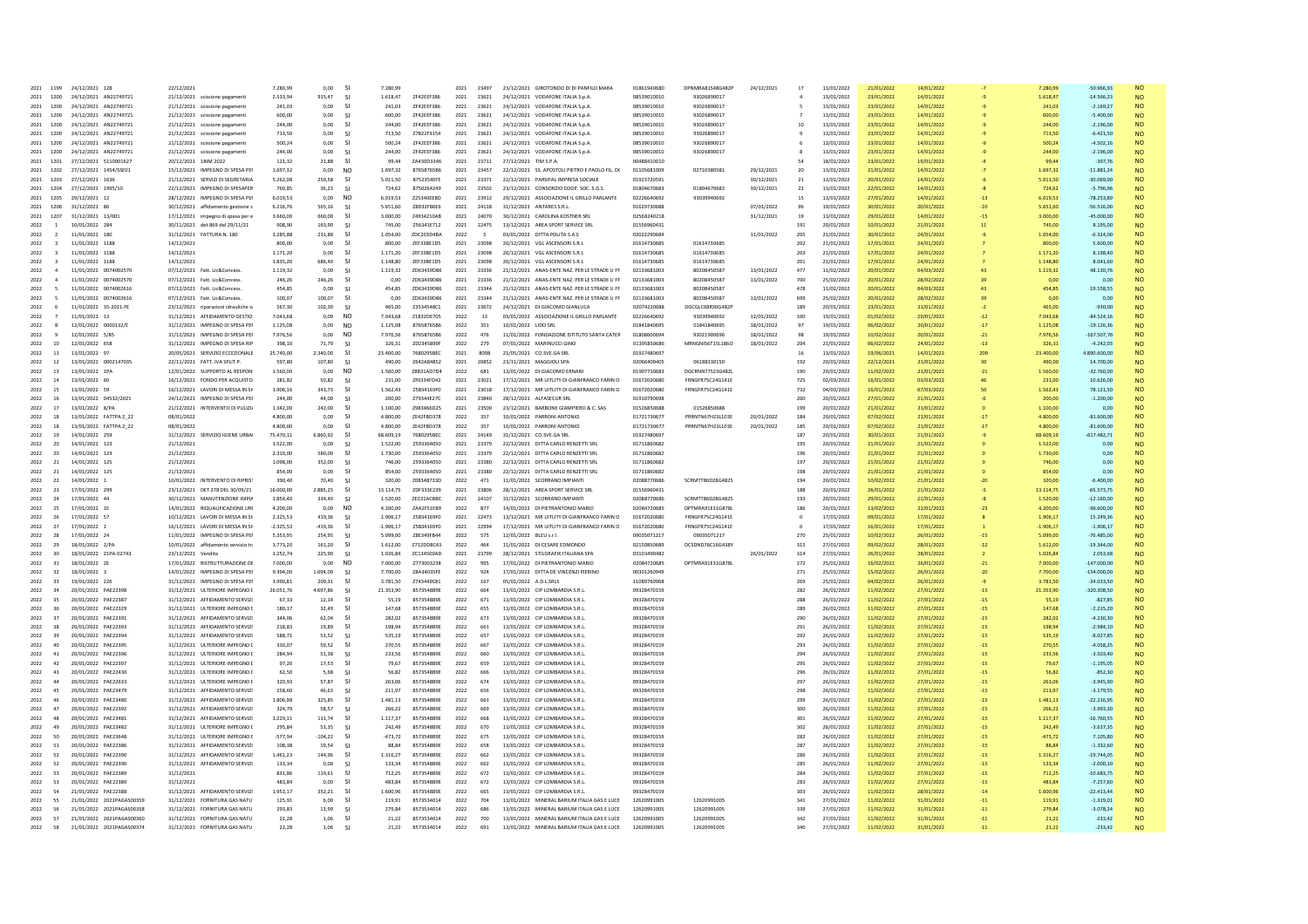| 2022     | 59  | 21/01/2022 2021PAGAS00350  | 31/12/2021              | <b>FORNITURA GAS NATU</b>            | 1.697.35   | 80.83     |                | 1.616.52   | 8573534014        | 2022 | 706   | MINERAL BARIUM ITALIA GAS E LUCE<br>13/01/2022 | 12620991005 | 12620991005      |            | 316     | 27/01/2022 | 11/02/2022 | 28/01/202  |       | 1.616.52   | $-22.631.28$    |           |
|----------|-----|----------------------------|-------------------------|--------------------------------------|------------|-----------|----------------|------------|-------------------|------|-------|------------------------------------------------|-------------|------------------|------------|---------|------------|------------|------------|-------|------------|-----------------|-----------|
| 2022     | 60  | 21/01/2022 122/99          |                         | 23/12/2021 AGGIUDICAZIONE SERV       | 7.595,08   | 292,12    | -SI            | 7.302,96   | 8753919474        | 2021 | 23812 | 28/12/2021 FUROMENSE SRI                       | 01910150695 |                  | 25/01/2022 | 308     | 27/01/2022 | 26/01/2022 | 28/01/2022 |       | 730296     | 14 605 92       | <b>NO</b> |
| 2022     | 61  | 24/01/2022 PA/4            |                         | 13/01/2022 IMPEGNO DI SPESA PEI      | 214,78     | 19,78     | -SI            | 195,00     | Z6D34C98DB        | 2022 | 1062  | 18/01/2022 MAD ITALIA SRL                      | 01681990675 |                  |            | 305     | 27/01/2022 | 17/02/2022 | 28/01/2022 | $-20$ | 195,00     | $-3.900.00$     | <b>NO</b> |
| 2022     | 62  | 24/01/2022 FPA 5/22        |                         | 21/01/2022 Assistenza su scuolabu    | 852,60     | 40,60     | -SI            | 812,00     | Z1E343951C        | 2022 | 1435  | 21/01/2022 SOC. COOP. SOCIALE SOCIALMENTE      | 02224820684 |                  | 25/01/2022 | 307     | 27/01/2022 | 20/02/2022 | 28/01/2022 |       | 812,00     | $-18.676,00$    | <b>NO</b> |
| 2022     | 63  | 24/01/2022 FPA 4/22        |                         | 21/01/2022 Servizio svolto nel peri  | 1.576.38   | 75.07     | -SI            | 1.501.31   | 7363340672        | 2022 | 1429  | 21/01/2022 SOC. COOP. SOCIALE SOCIALMENTE      | 02224820684 |                  | 25/01/2022 | 306     | 27/01/2022 | 20/02/2022 | 28/01/2022 | $-23$ | 1.501,31   | $-3453013$      | <b>NO</b> |
| 2022     | 64  | 25/01/2022 11              |                         | 12/01/2022 TRASCRIZIONE CONSIG       | 583.65     | 105,25    | -SI            | 478,40     | Z96327DD72        | 2022 | 676   | 13/01/2022 TUTTOSERVICE DI PAOLA DI SALVO      | 02240960688 |                  | 25/01/2022 | 311     | 27/01/2022 | 11/02/2022 | 28/01/2022 | $-14$ | 478,40     | $-6.697.60$     | <b>NO</b> |
| 2022     | 65  | 25/01/2022 2021PAGAS00351  | 31/12/2021              | <b>FORNITURA GAS NATU</b>            | 65,29      | 3,11      | <b>SI</b>      | 62,18      | 8573534014        | 2022 | 695   | 13/01/2022 MINERAL BARIUM ITALIA GAS E LUCE    | 12620991005 | 12620991005      |            | 338     | 27/01/2022 | 11/02/2022 | 28/01/2022 | $-14$ | 62,18      | $-870,52$       | <b>NO</b> |
| 2022     | 66  | 25/01/2022 2021PAGAS00352  |                         | 31/12/2021 FORNITURA GAS NATU        | 54.88      | 2.61      | -SI            | 52.27      | 8573534014        | 2022 | 699   | 13/01/2022 MINERAL BARILIM ITALIA GAS E LUCE   | 12620991005 | 12620991005      |            | 337     | 27/01/2022 | 11/02/2022 | 28/01/2022 | $-14$ | 52.27      | $-731.78$       | <b>NO</b> |
| 2022     | 67  | 25/01/2022 2021PAGAS00353  |                         | 31/12/2021 FORNITURA GAS NATU        | 1.728.71   | 82.32     | -SI            | 1.646.39   | 8573534014        | 2022 | 694   | 13/01/2022 MINERAL BARIUM ITALIA GAS E LUCE    | 12620991005 | 12620991005      |            | 336     | 27/01/2022 | 11/02/2022 | 28/01/2022 |       | 1.646.39   | $-23.049.46$    | <b>NO</b> |
| 2022     | 68  | 25/01/2022 2021PAGAS00354  |                         | 31/12/2021 FORNITURA GAS NATU        | 22.28      | 1.06      | -SI            | 21.22      | 8573534014        | 2022 | 709   | 13/01/2022 MINERAL BARIUM ITALIA GAS E LUCE    | 12620991005 | 12620991005      |            | 317     | 27/01/2022 | 11/02/2022 | 28/01/2022 | $-14$ | 21,22      | $-297.08$       | <b>NO</b> |
| 2022     | 69  | 25/01/2022 2021PAGAS00355  |                         | 31/12/2021 FORNITURA GAS NATU        | 670.46     | 31.93     | -SI            | 638.53     | 8573534014        | 2022 | 688   | 13/01/2022 MINERAL BARIUM ITALIA GAS E LUCE    | 12620991005 | 12620991005      |            | 335     | 27/01/2022 | 11/02/2022 | 28/01/2022 | $-14$ | 638.53     | $-8.939.42$     | <b>NO</b> |
| 2022     | 70  | 25/01/2022 2021PAGAS00356  |                         | 31/12/2021 FORNITURA GAS NATU        | 245,68     | 11,70     | <b>SI</b>      | 233,98     | 8573534014        | 2022 | 710   | 13/01/2022 MINERAL BARIUM ITALIA GAS E LUCE    |             | 1262099100       |            | 334     | 27/01/2022 | 11/02/2022 | 28/01/2022 |       | 233,98     | $-3.275,72$     | <b>NO</b> |
|          |     |                            |                         |                                      |            |           |                |            |                   |      |       |                                                |             |                  |            |         |            |            |            |       |            |                 |           |
| 2022     | 71  | 25/01/2022 2021PAGAS00357  |                         | 31/12/2021 FORNITURA GAS NATU        | 323.97     | 15,43     | -SI            | 308.54     | 8573534014        | 2022 | 683   | 13/01/2022 MINERAL BARIUM ITALIA GAS E LUCE    | 12620991005 | 12620991005      |            | 333     | 27/01/2022 | 11/02/2022 | 28/01/2022 | $-14$ | 308.54     | $-431956$       | <b>NO</b> |
| 2022     | 72  | 25/01/2022 2021PAGAS00362  |                         | 31/12/2021 FORNITURA GAS NATU        | 22.28      | 1.06      | -SI            | 21.22      | 8573534014        | 2022 | 689   | 13/01/2022 MINERAL BARIUM ITALIA GAS E LUCE    | 12620991005 | 12620991005      |            | 332     | 27/01/2022 | 11/02/2022 | 28/01/2022 | $-14$ | 21.22      | $-297.08$       | <b>NO</b> |
| 2022     | 73  | 25/01/2022 2021PAGAS00363  |                         | 31/12/2021 FORNITURA GAS NATU        | 22,28      | 1,06      | <b>SI</b>      | 21,22      | 8573534014        | 2022 | 707   | 13/01/2022 MINERAL BARIUM ITALIA GAS E LUCE    | 12620991005 | 12620991005      |            | 331     | 27/01/2022 | 11/02/2022 | 28/01/2022 |       | 21,22      | $-297,08$       | <b>NO</b> |
| 2022     | 74  | 25/01/2022 2021PAGAS00364  |                         | 31/12/2021 FORNITURA GAS NATU        | 21.55      | 1.03      | -SI            | 20.52      | 8573534014        | 2022 | 697   | 13/01/2022 MINERAL BARILIM ITALIA GAS E LUCE   | 12620991005 | 12620991005      |            | 330     | 27/01/2022 | 11/02/2022 | 28/01/2022 | $-14$ | 20.52      | $-287.28$       | <b>NO</b> |
| 2022     | 75  | 25/01/2022 2021PAGAS00365  |                         | 31/12/2021 FORNITURA GAS NATU        | 82.71      | 3.94      | -SI            | 78.77      | 8573534014        | 2022 | 690   | 13/01/2022 MINERAL BARIUM ITALIA GAS E LUCE    | 12620991005 | 12620991005      |            | 329     | 27/01/2022 | 11/02/2022 | 28/01/2022 | $-14$ | 78.77      | $-1.102.78$     | <b>NO</b> |
| 2022     | 76  | 25/01/2022 2021PAGAS00366  |                         | 31/12/2021 FORNITURA GAS NATU        | 958.89     | 45.66     | -SI            | 913.23     | 8573534014        | 2022 | 684   | 13/01/2022 MINERAL BARIUM ITALIA GAS E LUCE    |             | 12620991005      |            | 328     | 27/01/2022 | 11/02/2022 | 28/01/2022 | $-14$ | 913.23     | $-12.785.22$    | <b>NO</b> |
| 2022     | 77  | 25/01/2022 2021PAGAS00367  |                         | 31/12/2021 FORNITURA GAS NATU        | 174.42     | 831       | $\mathsf{S}$   | 166 11     | 8573534014        | 2022 | 696   | 13/01/2022 MINERAL BARILIM ITALIA GAS E LUCE   | 12620991005 | 12620991005      |            | 327     | 27/01/2022 | 11/02/2022 | 28/01/2022 | $-14$ | 166 11     | $-232554$       | <b>NO</b> |
| 2022     | 78  | 25/01/2022 2021PAGAS00368  |                         | 31/12/2021 FORNITURA GAS NATU        | 720,22     | 34,30     | -SI            | 685,92     | 8573534014        | 2022 | 693   | 13/01/2022 MINERAL BARIUM ITALIA GAS E LUCE    | 12620991005 | 12620991005      |            | 326     | 27/01/2022 | 11/02/2022 | 28/01/2022 | $-14$ | 685,92     | $-9.602,88$     | <b>NO</b> |
| 2022     | 79  | 25/01/2022 2021PAGAS00369  |                         | 31/12/2021 FORNITURA GAS NATU        | 23,02      | 1,10      | -SI            | 21,92      | 8573534014        | 2022 | 708   | 13/01/2022 MINERAL BARIUM ITALIA GAS E LUCE    | 12620991005 | 12620991005      |            | 325     | 27/01/2022 | 11/02/2022 | 28/01/2022 |       | 21,92      | $-306,88$       | <b>NO</b> |
| 2022     | 80  | 25/01/2022 2021PAGAS00370  |                         | 31/12/2021 FORNITURA GAS NATU        | 619.35     | 29.49     | -SI            | 589.86     | 8573534014        | 2022 | 692   | 13/01/2022 MINERAL BARIUM ITALIA GAS E LUCE    | 12620991005 | 12620991005      |            | 324     | 27/01/2022 | 11/02/2022 | 28/01/2022 | $-14$ | 589.86     | $-8.258.04$     | <b>NO</b> |
| 2022     | 81  | 25/01/2022 2021PAGAS00371  |                         | 31/12/2021 FORNITURA GAS NATU        | 3.395.70   | 176,83    | -SI            | 3.218.87   | 8573534014        | 2022 | 705   | 13/01/2022 MINERAL BARIUM ITALIA GAS E LUCE    | 12620991005 | 12620991005      |            | 323     | 27/01/2022 | 11/02/2022 | 28/01/2022 | $-14$ | 3.218.87   | $-45.064.18$    | <b>NO</b> |
|          |     |                            |                         |                                      |            |           | -SI            |            |                   |      |       |                                                |             |                  |            |         |            |            |            |       |            |                 |           |
| 2022     | 81  | 25/01/2022 2021PAGAS00371  |                         | 31/12/2021 FORNITURA GAS NATU        | 317,81     | 0,00      |                | 317,81     | 8573534014        | 2022 | 705   | 13/01/2022 MINERAL BARIUM ITALIA GAS E LUCE    | 12620991005 | 12620991005      |            | 322     | 27/01/2022 | 11/02/2022 | 28/01/2022 |       | 317,81     | $-4.449.34$     | <b>NO</b> |
| 2022     | 82  | 25/01/2022 2021PAGAS00372  |                         | 31/12/2021 FORNITURA GAS NATU        | 22.28      | 1.06      | -SI            | 21.22      | 8573534014        | 2022 | 682   | 13/01/2022 MINERAL BARIUM ITALIA GAS E LUCE    | 12620991005 | 12620991005      |            | 321     | 27/01/2022 | 11/02/2022 | 28/01/2022 |       | 21.22      | $-297.08$       | <b>NO</b> |
| 2022     | 83  | 25/01/2022 2021PAGAS00373  |                         | 31/12/2021 FORNITURA GAS NATU        | 266.28     | 12.68     | -SI            | 253.60     | 8573534014        | 2022 | 698   | 13/01/2022 MINERAL BARIUM ITALIA GAS E LUCE    | 12620991005 | 12620991005      |            | 320     | 27/01/2022 | 11/02/2022 | 28/01/2022 |       | 253.60     | $-3.550.40$     | <b>NO</b> |
| 2022     | 84  | 25/01/2022 2021PAGAS00375  |                         | 31/12/2021 FORNITURA GAS NATU        | 88.45      | 4.21      | -SI            | 84.24      | 8573534014        | 2022 | 701   | 13/01/2022 MINERAL BARIUM ITALIA GAS E LUCE    | 12620991005 | 12620991005      |            | 319     | 27/01/2022 | 11/02/2022 | 28/01/2022 | $-14$ | 84,24      | $-1.179.36$     | <b>NO</b> |
| 2022     | 85  | 25/01/2022 2021PAGAS00361  |                         | 31/12/2021 FORNITURA GAS NATU        | 838,05     | 39,91     | -SI            | 798,14     | 8573534014        | 2022 | 703   | 13/01/2022 MINERAL BARIUM ITALIA GAS E LUCE    | 12620991005 | 12620991005      |            | 318     | 27/01/2022 | 11/02/2022 | 28/01/2022 | $-14$ | 798,14     | $-11.173,96$    | <b>NO</b> |
| 2022     | 86  | 25/01/2022 142             | 22/12/2021              | LAVORI ESEGUITI NEL 2                | 16.900,00  | 1.536,36  |                | 15.363,6   | Z2F348ACD0        | 2021 | 23467 | 22/12/2021 PACE DINO                           | 01059050680 | PCADNI60D07G555  |            | 310     | 27/01/2022 | 21/01/202  | 28/01/2022 |       | 15.363,64  | 107.545,48      | <b>NO</b> |
| 2022     | 88  | 25/01/2022 FATTPA 1 22     | 24/01/2022              | NOMINA NUCLEO DI V.                  | 833,33     | 150,27    | N <sub>O</sub> | 833.33     |                   | 2022 | 1610  | 25/01/2022 Santo Fahiano                       | 07106731008 | FBNSNT56S02C351L | 01/02/2022 | 459     | 01/02/2022 | 23/02/2022 | 07/02/2022 | $-16$ | 833.33     | $-13.333.28$    | <b>NO</b> |
| 2022     | 89  | 25/01/2022 FPA 1/22        | 20/01/2022              |                                      | 1.760,00   | 0,00      | -SI            | 1.760,00   | Z2B32B9AF5        | 2022 | 1361  | 21/01/2022 BONELLI MARIANNA                    | 02326720683 | BNLMNN86T67G482W | 25/01/2022 | 274     | 25/01/2022 | 19/02/2022 | 26/01/2022 |       | 1.760,00   | $-42.240.00$    | <b>NO</b> |
| 2022     | 89  | 25/01/2022 FPA 1/22        | 20/01/2022              |                                      | 400,00     | 0,00      | <b>SI</b>      | 400,00     | Z2B32B9AF5        | 2022 | 1361  | 21/01/2022 BONELLI MARIANNA                    | 02326720683 | BNLMNN86T67G482W | 25/01/2022 | 275     | 25/01/2022 | 19/02/2022 | 26/01/2022 |       | 400,00     | $-9.600,00$     | <b>NO</b> |
| 2022     | 90  | 25/01/2022 FPA 1/22        |                         | 21/01/2022 NOLEGGIO FOTOCOPIA        | 1354.20    | 244.20    | -SI            | 1.110.00   | <b>7F61F6538F</b> | 2022 | 1493  | 24/01/2022 GIOTTO S.R.I.                       | 01742460684 |                  | 28/01/2022 | 347     | 28/01/2022 | 20/02/2022 | 31/01/2022 | $-20$ | 1.110.00   | $-22,200,00$    | <b>NO</b> |
| 2022     | 91  | 26/01/2022 FPA 2/22        |                         | 21/01/2022 NOLEGGIO FOTOCOPI/        | 984.22     | 177.48    | -SI            | 806.74     | Z6B3194704        | 2022 | 1494  | 24/01/2022 GIOTTO S.R.L                        | 01742460684 |                  | 28/01/2022 | 348     | 28/01/2022 | 20/02/2022 | 31/01/2022 | $-20$ | 806.74     | $-16.134.80$    | <b>NO</b> |
| 2022     | 92  | 26/01/2022 FPA 3/22        | 21/01/2022              |                                      | 309.00     | 79,95     | $\mathsf{S}$   | 229,05     | 7683194704        | 2022 | 1495  | 24/01/2022 GIOTTO S.R.L                        | 01742460684 |                  | 28/01/2022 | 349     | 28/01/2022 | 20/02/2022 | 31/01/2022 |       | 229.05     | $-4.581.00$     | <b>NO</b> |
| 2022     | 92  | 26/01/2022 FPA 3/22        | 21/01/2022              |                                      | 134.35     | 0.00      | -SI            | 134.35     | <b>7F61F6538F</b> | 2022 | 1495  | 24/01/2022 GIOTTO S.R.I.                       | 01742460684 |                  | 28/01/2022 | 350     | 28/01/2022 | 20/02/2022 | 31/01/2022 |       | 134.35     | $-268700$       | <b>NO</b> |
|          |     |                            |                         |                                      |            |           |                |            |                   |      |       |                                                |             |                  |            |         |            |            |            | $-20$ |            |                 |           |
| 2022     | 93  | 27/01/2022 6               |                         | 10/01/2022 Ft Split Payment ex art   | 25.063,68  | 4.519,68  | -SI            | 20.544,00  | 9033711625        | 2022 | 1499  | 24/01/2022 CROSS CONTROL SRI                   | 01974730440 |                  | 28/01/2022 | 559     | 15/02/2022 | 20/02/2022 | 16/02/2022 |       | 20,544.00  | $-82.176.00$    | <b>NO</b> |
| 2022     | 94  | 27/01/2022 8               |                         | 10/01/2022 Ft Split Payment ex art   | 16.000.00  | 3.537.60  | -SI            | 12.462,40  | 9033711625        | 2022 | 1498  | 24/01/2022 CROSS CONTROL SRI                   | 01974730440 |                  | 28/01/2022 | 558     | 15/02/2022 | 20/02/2022 | 16/02/2022 |       | 12.462,40  | $-49.849.60$    | <b>NO</b> |
| 2022     | 94  | 27/01/2022 8               |                         | 10/01/2022 Ft Split Payment ex art   | 3.617.60   | 0.00      | -SI            | 3.617.60   | 9033711625        | 2022 | 1498  | 24/01/2022 CROSS CONTROL SRL                   | 01974730440 |                  | 28/01/2022 | 557     | 15/02/2022 | 20/02/2022 | 16/02/2022 |       | 3.617.60   | $-14.470.40$    | <b>NO</b> |
| 2022     | 95  | 27/01/2022 7               |                         | 10/01/2022 Ft Split Payment ex art   | 29,484.96  | 5.316.96  | <b>SI</b>      | 24.168.00  | 9033711625        | 2022 | 1497  | 24/01/2022 CROSS CONTROL SRI                   | 01974730440 |                  | 28/01/2022 | 556     | 15/02/2022 | 20/02/2022 | 16/02/2022 |       | 24.168.00  | $-96.672.00$    | <b>NO</b> |
| 2022     | 96  | 27/01/2022 9               |                         | 10/01/2022 Ft Split Payment ex art   | 12,481.44  | 2 497 44  | -SI            | 9 984 00   | 8983428F4A        | 2022 | 1500  | 24/01/2022 CROSS CONTROL SRL                   | 01974730440 |                  | 28/01/2022 | 560     | 15/02/2022 | 20/02/2022 | 16/02/2022 |       | 9.984.00   | 00 are er-      | <b>NO</b> |
| 2022     | 97  | 27/01/2022 0073820500      |                         | 14/01/2022 Attivazione abboname      | 2,600.00   | 100.00    | -SI            | 2,500.00   | ZCB3489EF9        | 2022 | 1034  | 18/01/2022 WOLTERS KLUWER ITALIA               | 10209790152 |                  |            | 312     | 27/01/2022 | 16/02/2022 | 28/01/2022 | $-19$ | 2,500.00   | $-47.500.00$    | <b>NO</b> |
| 2022     | 98  | 27/01/2022 3E              |                         | 17/01/2022 Determina a Contrarre     | 5,000.00   | 0.00      | N <sub>C</sub> | 5.000.00   |                   | 2022 | 997   | 17/01/2022 DI PIETRANTONIO MARIO               | 02084720685 | DPTMRA91E31G878L |            | 313     | 27/01/2022 | 16/02/2022 | 28/01/2022 |       | 5,000.00   | $-95.000.00$    | <b>NO</b> |
| 2022     | 99  | 27/01/2022 30469283        | 31/12/2021              |                                      | 116.69     | 0.00      | $\mathsf{S}$   | 116.69     | 7222FD603C        | 2022 | 677   | 13/01/2022 FNISPA                              | 00905811006 | 00484960588      |            | 643     | 17/02/2022 | 11/02/2022 | 14/02/2022 |       | 116.69     | 350.07          | <b>NO</b> |
| 2022     | 99  | 27/01/2022 30469283        | 31/12/2021              |                                      | 25,67      | 25,67     | $\mathsf{S}$   | 0.00       | 7222FD603C        | 2022 | 677   | 13/01/2022 ENIS.P.A                            | 00905811006 | 00484960588      |            | 644     | 17/02/2022 | 11/02/2022 | 18/02/2022 |       | 000        | 0.00            | <b>NO</b> |
| 2022     | 100 | 27/01/2022 30469341        | 31/12/2021              |                                      | 789,02     | 0,00      | <b>SI</b>      | 789,02     | Z222FD603C        | 2022 | 680   | 13/01/2022 ENIS.P.A                            | 00905811006 | 00484960588      |            | 645     | 17/02/2022 | 11/02/2022 | 14/02/2022 |       | 789,02     | 2.367,06        | <b>NO</b> |
| 2022     | 100 | 27/01/2022 30469341        | 31/12/2021              |                                      | 173.58     | 173.58    | -SI            | 0.00       | Z222FD603C        | 2022 | 680   | 13/01/2022 ENIS.P.A                            | 00905811006 | 00484960588      |            | 646     | 17/02/2022 | 11/02/2022 | 22/02/2022 |       | 0.00       | 0.00            | <b>NO</b> |
| 2022     | 100 | 27/01/2022 30469341        |                         |                                      | 0.01       | 0.00      |                |            | Z222FD603C        | 2022 | 680   | 13/01/2022 ENIS.P.A                            | 00905811006 | 00484960588      |            |         | 18/02/2022 |            | 18/02/2022 |       |            | 0.07            |           |
|          |     |                            | 31/12/2021 ABBUONO      |                                      |            |           | -SI            | 0.01       |                   |      |       |                                                |             |                  |            | $\circ$ |            | 11/02/2022 |            |       | 0.01       |                 | <b>NO</b> |
| 2022     | 101 | 27/01/2022 30469342        | 31/12/2021              |                                      | 275,87     | 0.00      | -SI            | 275,87     | Z222FD603C        | 2022 | 678   | 13/01/2022 ENIS.P.A                            | 00905811006 | 00484960588      |            | 647     | 17/02/2022 | 11/02/2022 | 14/02/2022 |       | 275,87     | 827,61          | <b>NO</b> |
| 2022     | 101 | 27/01/2022 30469342        | 31/12/2021              |                                      | 60.69      | 60.69     | -SI            | 0.00       | Z222FD603C        | 2022 | 678   | 13/01/2022 ENIS.P.A                            | 00905811006 | 00484960588      |            | 648     | 17/02/2022 | 11/02/2022 | 18/02/2022 |       | 0.00       | 0.00            | <b>NO</b> |
| 2022     | 102 | 27/01/2022<br>30469343     | 31/12/2021              |                                      | 108.38     | 0.00      |                | 108.38     | Z222FD603C        | 2022 | 679   | 13/01/2022 ENIS.P.A                            | 00905811006 | 00484960588      |            | 649     | 17/02/2022 | 11/02/2022 | 14/02/2022 |       | 108.38     | 325.14          | <b>NO</b> |
| 2022     | 102 | 27/01/2022 30469343        | 31/12/2021              |                                      | 20.55      | 20.55     | -SI            | 0.00       | Z222FD603C        | 2022 | 679   | 13/01/2022 ENIS.P.A                            | 00905811006 | 00484960588      |            | 650     | 17/02/2022 | 11/02/2022 | 18/02/2022 |       | 0.00       | 0.00            | <b>NO</b> |
| 2022     | 103 | 27/01/2022 9000000216      | 14/01/2022 0400236073   |                                      | 125.57     | 22.64     | -SI            | 102.93     | <b>7043003346</b> | 2022 | 919   | 17/01/2022 TIM TELECOM ITALIA SPA              | 00488410010 | 00488410010      |            | 749     | 08/03/2022 | 14/02/2022 | 09/03/2022 |       | 102.93     | 2.367.39        | <b>NO</b> |
| 2022     | 104 | 27/01/2022 2022/231/2      |                         | 25/01/2022 Stipula trattativa dirett | 14.152,00  | 2.552,00  | -SI            | 11.600,00  | Z912B431F1        | 2022 | 1782  | 26/01/2022 SISCOM SPA                          | 01778000040 |                  | 01/02/2022 | 561     | 15/02/2022 | 25/02/2022 | 16/02/2022 |       | 11.600,00  | $-104.400,00$   | <b>NO</b> |
| 2022     | 105 | 28/01/2022 54              |                         | 14/01/2022 SERVIZI DI SEGRETARIA     | 6.423,10   | 305.86    | -SI            | 6.117,24   | 8752354EFE        | 2022 | 916   | 17/01/2022 PARSIFAL IMPRESA SOCIALE            | 01923720591 |                  | 01/02/2022 | 460     | 01/02/2022 | 13/02/2022 | 07/02/2022 |       | 6.117,24   | $-36.703.44$    | <b>NO</b> |
| 2022     | 106 | 28/01/2022 20/SSE01        |                         | 12/01/2022 impegno di spesa TRAS     | 907,50     | 82,50     | -SI            | 825,00     | Z3E2FD280D        | 2022 | 1615  | 25/01/2022 SS. APOSTOLI PIETRO E PAOLO FIL. DO | 01105681009 | 02710380581      |            | 462     | 01/02/2022 | 23/02/2022 | 07/02/2022 |       | 825.00     | $-13.200.00$    | <b>NO</b> |
| 2022     | 107 | 29/01/2022 89/SSE01        |                         | 24/01/2022 IMPEGNO DI SPESA PEI      | 1.490,96   | 0,00      | N <sub>O</sub> | 1.490,9    | 87658765B6        | 2022 | 1877  | 27/01/2022 SS. APOSTOLI PIETRO E PAOLO FIL. DO | 01105681009 | 02710380581      | 01/02/2022 | 461     | 01/02/2022 | 25/02/202  | 07/02/2022 |       | 1.490,96   | $-26.837,28$    | <b>NO</b> |
| 2022     | 108 | 31/01/2022 1/PA            |                         | 21/01/2022 INTERVENTO DI RIPRIS'     | 2.440.00   | 440.00    | -SI            | 2.000.00   | 7983485D17        | 2022 | 1496  | 24/01/2022 RUCCLGUISEPPE                       | 00913830683 | 00913830683      |            | 562     | 15/02/2022 | 20/02/2022 | 16/02/2022 |       | 2,000,00   | $-800000$       | <b>NO</b> |
| 2022     | 109 | 01/02/2022 7               | 27/01/2022              |                                      | 6.923.20   | 1.830.40  | N <sub>O</sub> | 6.923.20   |                   | 2022 | 1888  | 27/01/2022 SANVITALE MARCO                     |             |                  |            | 670     | 22/02/2022 | 26/02/2022 | 23/02/2022 |       | 6.923.20   | $-20.769.60$    | <b>NO</b> |
| 2022     | 109 | 01/02/2022 7               | 27/01/2022              |                                      | 5.075,20   | 0.00      | N <sub>O</sub> | 5.075,20   |                   | 2022 | 1888  | 27/01/2022 SANVITALE MARCO                     |             |                  |            | 669     | 22/02/2022 | 26/02/2022 | 23/02/2022 |       | 5.075,20   | $-15.225,60$    | <b>NO</b> |
|          |     |                            |                         |                                      |            |           |                |            |                   |      |       |                                                |             |                  |            | 696     |            |            |            |       |            |                 |           |
| 2022     | 110 | 01/02/2022 1022012484      | 31/01/2022 30037646-012 |                                      | 1104.67    | 0.00      | $\mathsf{S}$   | 1 104 67   | 7683310012        | 2022 | 2216  | 01/02/2022 POSTE ITALIANE SPA DCA SERV INCA!   | 01114601006 | 97103880585      |            |         | 24/02/2022 | 03/03/2022 | 25/02/2022 |       | 1 104 67   | $-662802$       | <b>NO</b> |
| 2022     | 110 | 01/02/2022 1022012484      | 31/01/2022 30037646-012 |                                      | 2.554,13   | 0.00      | <b>SI</b>      | 2.554.13   | ZA429F5687        | 2022 | 2216  | 01/02/2022 POSTE ITALIANE SPA DCA SERV INCA!   | 01114601006 | 97103880585      |            | 697     | 24/02/2022 | 03/03/2022 | 25/02/2022 |       | 2.554,13   | $-15.324.78$    | <b>NO</b> |
| 2022     | 111 | 01/02/2022 4               |                         | 31/01/2022 AGGIUDICAZIONE LAVI       | 136,746.00 | 13.607,52 | <b>SI</b>      | 123.138,48 | 887910011E        | 2022 | 2210  | 01/02/2022 COLANZI COSTRUZIONI S.N.C.          | 01278270697 |                  |            | 653     | 17/02/2022 | 03/03/2022 | 18/02/2022 | $-13$ | 123.138,48 | $-1.600.800.24$ | <b>NO</b> |
| 2022     | 111 | 01/02/2022 4               |                         | 31/01/2022 AGGIUDICAZIONE LAVO       | 12.936.74  | 0.00      | -SI            | 12.936.74  | 887910011E        | 2022 | 2210  | 01/02/2022 COLANZI COSTRUZIONI S.N.C.          | 01278270697 |                  |            | 654     | 17/02/2022 | 03/03/2022 | 18/02/2022 | $-13$ | 12,936.74  | $-168.177.62$   | <b>NO</b> |
| 2022     | 112 | 02/02/2022 FPA 6/22        |                         | 01/02/2022 INTERVENTO DI MANU        | 585.60     | 105.60    | -SI            | 480.00     | ZB22F2EC21        | 2022 | 2335  | 02/02/2022 IANNICCARI MARMI SNC                | 01872560683 |                  |            | 633     | 16/02/2022 | 04/03/2022 | 17/02/2022 | $-15$ | 480.00     | $-7.200.00$     | <b>NO</b> |
| 2022     | 113 | 02/02/2022 4               |                         | 31/01/2022 GESTIONE SERVIZIO DI      | 75.470,11  | 6.860.92  | -SI            | 68,609.19  | 7680295BFC        | 2022 | 2231  | 01/02/2022 CO.SVE.GA SRL                       | 01927480697 |                  |            | 635     | 16/02/2022 | 03/03/2022 | 17/02/2022 | $-14$ | 68.609,19  | $-960.528.66$   | <b>NO</b> |
| 2022     | 114 | 04/02/2022 7               | 31/01/2022 FATTURA N. 7 |                                      | 1,285.88   | 231.88    | -SI            | 1.054.00   | ZAC34A6E39        | 2022 | 2186  | 01/02/2022 DITTA POLITA S.A.S                  | 02022290684 |                  | 14/02/2022 | 617     | 16/02/2022 | 02/03/2022 | 17/02/2022 | $-13$ | 1.054.00   | $-13.702.00$    | <b>NO</b> |
| 2022     | 115 | 04/02/2022                 |                         | 31/01/2022 IMPEGNO DI SPESA GE       | 7.043.68   | 0.00      | N <sub>O</sub> | 7.043.68   | Z1434A397D        | 2022 | 2468  | 03/02/2022 ASSOCIAZIONE IL GRILLO PARLANTE     | 02226640692 | 93039940692      | 14/02/2022 | 632     | 16/02/2022 | 05/03/2022 | 17/02/2022 |       | 7.043.68   | $-112.698.88$   | <b>NO</b> |
| 2022     | 116 | 04/02/2022 PA/22           |                         | 28/01/2022 IMPEGNO DI SPESA PEI      | 312.81     | 26.31     | $\mathsf{C}$   | 286.50     | ZF434F9D2F        | 2022 | 2334  | 02/02/2022 MAD ITALIA SRI                      | 01681990675 |                  |            | 634     | 16/02/2022 | 04/03/2022 | 17/02/2022 | $-15$ | 286.50     | $-4.29750$      | <b>NO</b> |
| 2022     | 117 | 07/02/2022 1022018111      |                         | 03/02/2022 30037646-012 nc e rier    | 1.741.53   | 0.00      | NO.            | 1.741.53   | ZA429F5687        | 2022 | 2711  | 07/02/2022 POSTE ITALIANE SPA DCA SERV INCA!   | 01114601006 | 97103880585      |            | 698     | 24/02/2022 | 07/03/2022 | 25/02/2022 | $-10$ | 1.741.53   | $-17.415.30$    | <b>NO</b> |
| 2022     | 118 | 07/02/2022 2022/402/2      |                         | 31/01/2022 Determina Area Affari     | 3.440,00   | 620,40    | <b>SI</b>      | 2.819,60   | ZAF331CAB2        | 2022 | 2330  | 02/02/2022 SISCOM SPA                          | 01778000040 |                  |            | 619     | 16/02/2022 | 03/03/2022 | 17/02/2022 |       | 2.819,60   | $-39.474,40$    | <b>NO</b> |
| 2022     | 118 | 07/02/2022 2022/402/2      |                         | 31/01/2022 Determina Area Affari     | 0.40       | 0.00      | -SI            | 0.40       | Z73349833C        | 2022 | 2330  | 02/02/2022 SISCOM SPA                          | 01778000040 |                  |            | 620     | 16/02/2022 | 03/03/2022 | 17/02/2022 | $-14$ | 0.40       | $-5.60$         | <b>NO</b> |
|          |     |                            |                         |                                      |            |           |                |            |                   |      |       |                                                |             |                  |            |         |            |            |            |       |            | $-2.520.00$     |           |
| 2022     | 119 | 07/02/2022 2040/220001451  | 28/01/2022 CLI 00602757 |                                      | 219,60     | 39,60     | -SI            | 180.00     | zfa342a753        | 2022 | 2206  | 01/02/2022 MYO SRL                             | 03222970406 | 03222970406      | 14/02/2022 | 614     | 16/02/2022 | 03/03/2022 | 17/02/2022 | $-14$ | 180.00     |                 | <b>NO</b> |
| 2022     | 120 | 07/02/2022 1022016529      | 01/02/2022 30037646-013 |                                      | 18.223,00  | 0,00      | N <sub>O</sub> | 18.223,00  | Z1A33BB23A        | 2022 | 2583  | 04/02/2022 POSTE ITALIANE SPA DCA SERV INCA    | 01114601006 | 97103880585      | 25/02/2022 | 695     | 24/02/2022 | 06/03/2022 | 25/02/2022 |       | 18.223.00  | $-164.007.00$   | <b>NO</b> |
| 2022     | 121 | 08/02/2022 20/0001057/2021 |                         | 01/12/2021 Società appartenente a    | 11.559.09  | 2.084.43  | -SI            | 9,474.66   | 67971376E4        | 2021 | 21925 | 06/12/2021 SARDALEASING S.P.A.                 | 00319850905 | 0319850905       |            | 636     | 16/02/2022 | 03/01/2022 | 17/02/2022 | 45    | 9.474.66   | 426,359.70      | <b>NO</b> |
| 2022     | 123 | 09/02/2022 1               |                         | 04/02/2022 IMPEGNO DI SPESA PEI      | 800.00     | 72.73     | N <sub>O</sub> | 800.00     | ZC134FE32B        | 2022 | 2884  | 08/02/2022 PICCOLA BOTTEGA TEATRALE            | 02133820684 | 91132480681      | 01/03/2022 | 723     | 01/03/2022 | 09/03/2022 | 02/03/2022 |       | 800.00     | $-5.600.00$     | <b>NO</b> |
| 2022     | 124 | 10/02/2022 2PA             |                         | 10/02/2022 SUPPORTO AL RESPON        | 1.560.00   | 0.00      | N <sub>O</sub> | 1.560.00   | Z8B31AD7D4        | 2022 | 3165  | 10/02/2022 DI GIACOMO ERNAN                    | 01907710683 | DGCRNN77S23G482  |            | 563     | 15/02/2022 | 12/03/2022 | 16/02/2022 | $-2d$ | 1.560.00   | $-37.440.00$    | <b>NO</b> |
| 2022     | 125 | 11/02/2022 FATTPA 3 22     |                         | 25/01/2022 LAVORLDI MESSA IN SI      | 3,000.00   | 540.98    | NO.            | 3,000.00   | 8581628773        | 2022 | 1879  | 27/01/2022 CICCONE GIOVANNI                    |             | CCCGNN76T19G482Z | 11/02/2022 | 668     | 22/02/2022 | 25/02/2022 | 23/02/2022 |       | 3,000.00   | $-6,000,00$     | <b>NO</b> |
| 2022     | 126 | 14/02/2022 12/P/           |                         | 03/02/2022 IMPEGNO DI SPESA SEI      | 1.430,00   | 130,00    | <b>SI</b>      | 1.300,00   | Z5F3497AE7        | 2022 | 2707  | 07/02/2022 DI CESARE EDMONDO                   | 02150850689 | DCSDND76C16G438Y | 16/02/2022 | 651     | 17/02/2022 | 06/03/2022 | 18/02/2022 |       | 1.300,00   | $-20.800,00$    | <b>NO</b> |
| 2022     | 127 | 15/02/2022 PAE350          |                         | 31/01/2022 AFFIDAMENTO SERVIZI       | 2.250.17   | 404.65    | -SI            | 1.845.52   | 8573548B9E        | 2022 | 3221  | 11/02/2022 CIP LOMBARDIA S.R.L.                | 09328470159 |                  |            | 689     | 22/02/2022 | 12/03/2022 | 23/02/2022 | $-17$ | 1.845.52   | $-31.373.84$    | <b>NO</b> |
|          |     | 2022 128 15/02/2022 PAE349 |                         | 31/01/2022 AFFIDAMENTO SERVIZI       | 447.05     | 80.43     | -SI            | 366.62     | 8573548B9E        | 2022 | 3238  | 11/02/2022 CIP LOMBARDIA S.R.L.                | 09328470159 |                  |            | 688     | 22/02/2022 | 12/03/2022 | 23/02/2022 | $-17$ | 366.62     | $-6.232.54$     | <b>NO</b> |
| 2022 129 |     | 15/02/2022 PAE353          |                         | 31/01/2022 AFFIDAMENTO SERVIZI       | 668,63     | 60,57     |                | 608,06     | 8573548B9E        | 2022 | 3225  | 11/02/2022 CIP LOMBARDIA S.R.L                 | 09328470159 |                  |            | 687     | 22/02/2022 | 12/03/2022 | 23/02/2022 |       | 608,06     | $-10.337,02$    | <b>NO</b> |
|          |     |                            |                         |                                      |            |           |                |            |                   |      |       |                                                |             |                  |            |         |            |            |            |       |            |                 |           |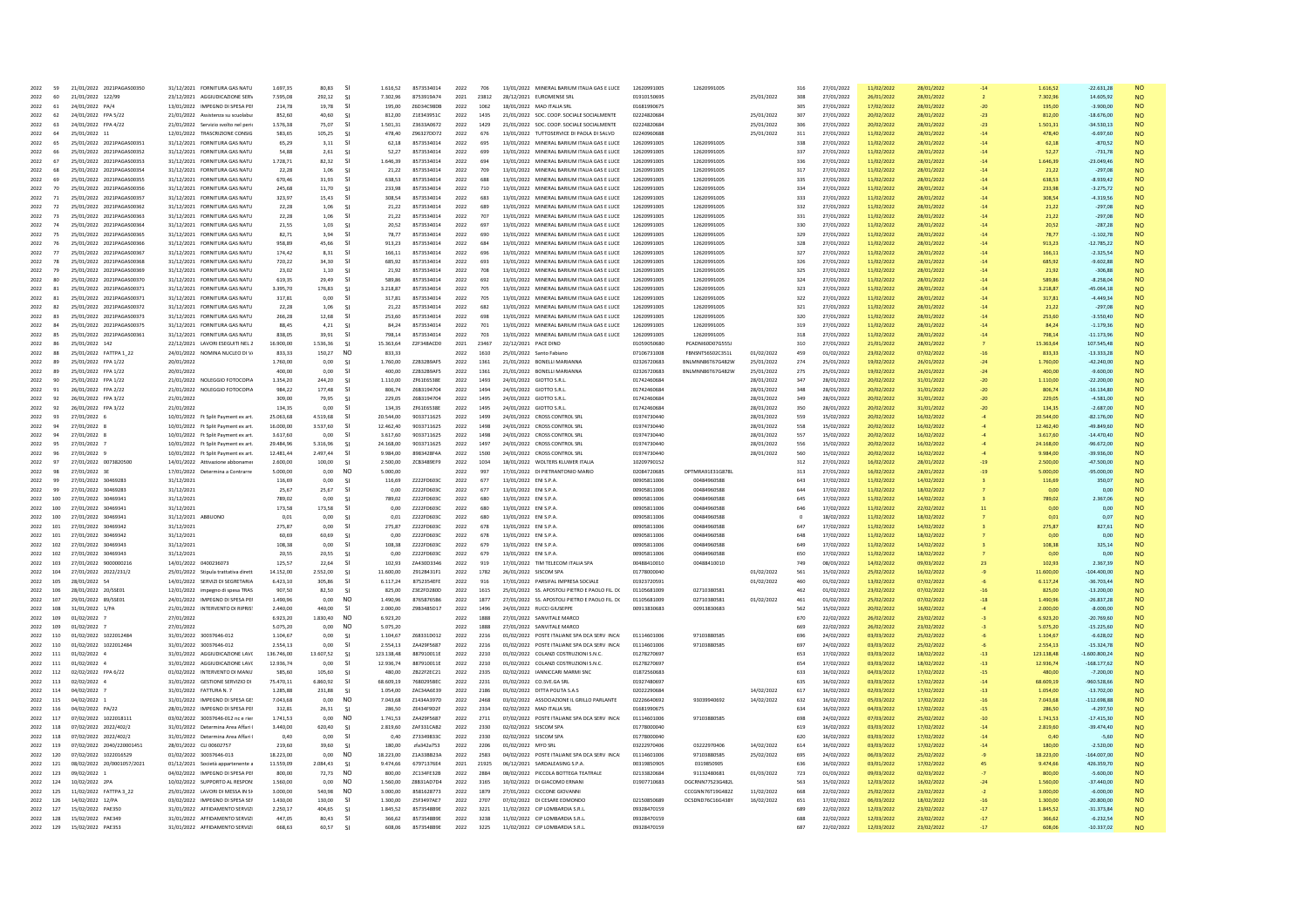| 2022<br>130                | 15/02/2022 PAE352                            | 31/01/2022 AFFIDAMENTO SERVIZI                                     | 266.41                  | 24.15                                            | 242.26                  | 8573548B9E                      | 2022         | 3234         | 11/02/2022 CIP LOMBARDIA S.R.L                                                                      | 09328470159                |                                      |                          | 686        | 22/02/2022               | 12/03/2022               | 23/02/2022               |                | 242.26                 | $-4.118.42$                 | <b>NO</b>              |
|----------------------------|----------------------------------------------|--------------------------------------------------------------------|-------------------------|--------------------------------------------------|-------------------------|---------------------------------|--------------|--------------|-----------------------------------------------------------------------------------------------------|----------------------------|--------------------------------------|--------------------------|------------|--------------------------|--------------------------|--------------------------|----------------|------------------------|-----------------------------|------------------------|
| 2022<br>131                | 15/02/2022 PAE1522                           | 31/01/2022 AFFIDAMENTO SERVIZI                                     | 403.40                  | 72,55                                            | 330,85                  | 8573548B9E                      | 2022         | 3224         | 11/02/2022 CIP LOMBARDIA S.R.L                                                                      | 09328470159                |                                      |                          | 685        | 22/02/2022               | 12/03/2022               | 23/02/2022               |                | 330,85                 | $-5.624.45$                 | <b>NO</b>              |
| 2022<br>132                | 15/02/2022 PAE1519                           | 31/01/2022 AFFIDAMENTO SERVIZI                                     | 92,53                   | 16.65<br>-SI                                     | 75.88                   | 8573548B9E                      | 2022         | 3230         | 11/02/2022 CIP LOMBARDIA S.R.L                                                                      | 09328470159                |                                      |                          | 684        | 22/02/2022               | 12/03/2022               | 23/02/2022               | $-17$          | 75.88                  | $-1.28996$                  | <b>NO</b>              |
| 2022<br>133                | 15/02/2022 PAE346                            | 31/01/2022 AFFIDAMENTO SERVIZI                                     | 359.41                  | 64.66<br>-SI                                     | 294.75                  | 8573548B9E                      | 2022         | 3226         | 11/02/2022 CIP LOMBARDIA S.R.L.                                                                     | 09328470159                |                                      |                          | 683        | 22/02/2022               | 12/03/2022               | 23/02/2022               | $-17$          | 294.75                 | $-5.010.75$                 | <b>NO</b>              |
| 2022<br>134                | 15/02/2022 PAE347                            | 31/01/2022 AFFIDAMENTO SERVIZI                                     | 118.04                  | 21.22<br>-SI                                     | 96.82                   | 8573548B9E                      | 2022         | 3231         | 11/02/2022 CIP LOMBARDIA S.R.L                                                                      | 09328470159                |                                      |                          | 682        | 22/02/2022               | 12/03/2022               | 23/02/2022               |                | 96.82                  | $-1.645.94$                 | <b>NO</b>              |
| 2022<br>135                | 15/02/2022 PAF357                            | 31/01/2022                                                         | 33 564 14               | 6 236 67<br>$\mathsf{S}$                         | 27 327 47               | 8573548R9F                      | 2022         | 3232<br>3232 | 11/02/2022 CIP LOMBARDIA S.R.I.                                                                     | 09328470159                |                                      |                          | 681<br>680 | 22/02/2022               | 12/03/2022               | 23/02/2022               | $-17$          | 27 327 47              | 464 566 99                  | <b>NO</b>              |
| 2022<br>135<br>2022<br>136 | 15/02/2022 PAE357<br>15/02/2022<br>PAE1495   | 31/01/2022<br>31/01/2022 ulteriore impegno per                     | 1.103,82<br>215,18      | 0,00<br>-SI<br>38,71<br>-SI                      | 1.103,82<br>176,4       | 8161694AF2<br>8573548B9E        | 2022<br>2022 | 3220         | 11/02/2022 CIP LOMBARDIA S.R.L<br>11/02/2022 CIP LOMBARDIA S.R.L                                    | 09328470159<br>09328470159 |                                      |                          | 679        | 22/02/2022<br>22/02/2022 | 12/03/2022<br>12/03/2022 | 23/02/2022<br>23/02/2022 | $-17$          | 1.103,82<br>176,47     | $-18.764,94$<br>$-2.999,99$ | <b>NO</b><br><b>NO</b> |
| 2022<br>137                | 15/02/2022 PAE622                            | 31/01/2022 ulteriore impegno per                                   | 36.14                   | 6.47<br>-SI                                      | 29.67                   | 8573548B9E                      | 2022         | 3239         | 11/02/2022 CIP LOMBARDIA S.R.L.                                                                     | 09328470159                |                                      |                          | 678        | 22/02/2022               | 12/03/2022               | 23/02/2022               | $-17$          | 29.67                  | $-504.39$                   | <b>NO</b>              |
| 138<br>2022                | 15/02/2022 PAE394                            | 31/01/2022 ulteriore impegno per                                   | 76.76                   | 6.96<br>-SI                                      | 69.80                   | 8573548B9E                      | 2022         | 3233         | 11/02/2022 CIP LOMBARDIA S.R.L                                                                      | 09328470159                |                                      |                          | 677        | 22/02/2022               | 12/03/2022               | 23/02/2022               |                | 69.80                  | $-1.186.60$                 | <b>NO</b>              |
| 2022<br>139                | 15/02/2022 PAE355                            | 31/01/2022 ulteriore impegno pe                                    | 114,76                  | 20.64<br>-SI                                     | 94.12                   | 8573548B9E                      | 2022         | 3229         | 11/02/2022 CIP LOMBARDIA S.R.L                                                                      | 09328470159                |                                      |                          | 676        | 22/02/2022               | 12/03/2022               | 23/02/2022               |                | 94,12                  | $-1.600.04$                 | <b>NO</b>              |
| 2022<br>140                | 15/02/2022 PAE351                            | 31/01/2022                                                         | 490.35                  | 107.72<br>-SI                                    | 382.63                  | 8573548B9E                      | 2022         | 3227         | 11/02/2022 CIP LOMBARDIA S.R.L                                                                      | 09328470159                |                                      |                          | 674        | 22/02/2022               | 12/03/2022               | 23/02/2022               | $-17$          | 382.63                 | $-6.504.71$                 | <b>NO</b>              |
| 2022<br>140                | <b>PAE351</b>                                | 31/01/2022                                                         | 698,75                  | 0,00                                             | 698,75                  | ZD02FE688D                      | 2022         | 3227         | 11/02/2022 CIP LOMBARDIA S.R.L                                                                      | 09328470159                |                                      |                          | 675        | 22/02/2022               | 12/03/2022               | 23/02/202                |                | 698,75                 | $-11.878,75$                | <b>NO</b>              |
| 2022<br>141                | 15/02/2022 PAF348                            | 31/01/2022                                                         | 1.957.00                | 180.69<br>-SI                                    | 1.776.31                | 8573548R9F                      | 2022         | 3237         | 11/02/2022 CIP LOMBARDIA S.R.I.                                                                     | 09328470159                |                                      |                          | 664        | 22/02/2022               | 12/03/2022               | 23/02/2022               | $-17$          | 1.776.31               | $-30.197.27$                | <b>NO</b>              |
| 2022<br>141                | 15/02/2022 PAE348                            | 31/01/2022                                                         | 34.41                   | 0.00<br>-SI                                      | 34.41                   | 8573548B9E                      | 2022         | 3237         | 11/02/2022 CIP LOMBARDIA S.R.L                                                                      | 09328470159                |                                      |                          | 665        | 22/02/2022               | 12/03/2022               | 23/02/2022               |                | 34.41                  | $-584.97$                   | <b>NO</b>              |
| 2022<br>142                | 15/02/2022 PAE1520                           | 31/01/2022 AFFIDAMENTO SERVIZI                                     | 2.149,63                | 387.64<br>-SI                                    | 1.761,99                | 8573548B9E                      | 2022         | 3228         | 11/02/2022 CIP LOMBARDIA S.R.L                                                                      | 09328470159                |                                      |                          | 658        | 22/02/2022               | 12/03/2022               | 23/02/2022               |                | 1.761,99               | $-29.953,83$                | <b>NO</b>              |
| 2022<br>143                | 15/02/2022 PAF1521                           | 31/01/2022 AFFIDAMENTO SERVIZI                                     | 1.558.02                | 141.64<br>-SI                                    | 1 416 38                | 8573548R9F                      | 2022         | 3236         | 11/02/2022 CIP LOMBARDIA S.R.I.                                                                     | 09328470159                |                                      |                          | 663        | 22/02/2022               | 12/03/2022               | 23/02/2022               | $-17$          | 1,416.38               | $-24.078.46$                | <b>NO</b>              |
| 2022<br>144                | 15/02/2022 PAE1668                           | 31/01/2022                                                         | 375,19                  | -SI<br>73,21                                     | 301,98                  | 8573548B9E                      | 2022         | 3240         | 11/02/2022 CIP LOMBARDIA S.R.L.                                                                     | 09328470159                |                                      |                          | 662        | 22/02/2022               | 12/03/2022               | 23/02/2022               | $-17$          | 301,98                 | $-5.133,66$                 | <b>NO</b>              |
| 144<br>2022                | 15/02/2022 PAE1668                           | 31/01/2022                                                         | 31,75                   | 0,00<br>-SI                                      | 31,75                   | 8573548B9E                      | 2022         | 3240         | 11/02/2022 CIP LOMBARDIA S.R.L                                                                      | 09328470159                |                                      |                          | 661        | 22/02/2022               | 12/03/2022               | 23/02/2022               | $-17$          | 31,75                  | $-539.75$                   | <b>NO</b>              |
| 2022<br>145                | 15/02/2022 PAE354                            | 31/01/2022 EMERGENZA COVID 19                                      | 417.98                  | 75.19<br>-SI                                     | 342.79                  | 8573548B9E                      | 2022         | 3223         | 11/02/2022 CIP LOMBARDIA S.R.L.                                                                     | 09328470159                |                                      |                          | 660        | 22/02/2022               | 12/03/2022               | 23/02/2022               | $-17$          | 342.79                 | $-5.827.43$                 | <b>NO</b>              |
| 146<br>2022                | 15/02/2022 PAE356                            | 31/01/2022                                                         | 387.80                  | 71,30                                            | 316,50                  | 8573548B9E                      | 2022         | 3235         | 11/02/2022 CIP LOMBARDIA S.R.L                                                                      | 09328470159                |                                      |                          | 692        | 22/02/2022               | 12/03/2022               | 23/02/2022               |                | 316.50                 | $-5.380.50$                 |                        |
| 2022<br>146                | 15/02/2022 PAF356                            | 31/01/2022                                                         | 836                     | 0.00<br>-SI                                      | 8.36                    | 8573548R9F                      | 2022         | 3235         | 11/02/2022 CIP LOMBARDIA S.R.I.                                                                     | 09328470159                |                                      |                          | 659        | 22/02/2022               | 12/03/2022               | 23/02/2022               | $-17$          | 8.36                   | $-142.12$                   | <b>NO</b>              |
| 2022<br>147                | 15/02/2022 PAE1523                           | 31/01/2022                                                         | 208.00                  | 62.56<br>-SI                                     | 145.44                  | 8573548B9E                      | 2022         | 3222         | 11/02/2022 CIP LOMBARDIA S.R.L                                                                      | 09328470159                |                                      |                          | 691        | 22/02/2022               | 12/03/2022               | 23/02/2022               |                | 145.44                 | $-2.472.48$                 | <b>NO</b>              |
| 2022<br>147                | 15/02/2022<br>PAE1523                        | 31/01/2022                                                         | 139,60                  | 0,00<br>-SI                                      | 139,60                  | 8573548B9E                      | 2022         | 3222         | 11/02/2022 CIP LOMBARDIA S.R.L                                                                      | 09328470159                |                                      |                          | 690        | 22/02/2022               | 12/03/2022               | 23/02/2022               |                | 139,60                 | $-2.373,20$                 | <b>NO</b>              |
| 2022<br>148                | 15/02/2022 10/2021                           | 20/12/2021 LAVORI DI INSONORIZZ                                    | 13,532.48               | 2.440.28<br>-SI                                  | 11.092.20               | ZCE3394FDE                      | 2021         | 23228        | 21/12/2021 DITTA BASILE CLAUDIO                                                                     | 01946380688                |                                      |                          | 652        | 17/02/2022               | 19/01/2022               | 18/02/2022               |                | 11.092.20              | 332.766.00                  | <b>NO</b>              |
| 2022<br>149                | 16/02/2022 9/99                              | 31/01/2022 AGGIUDICAZIONE SERV                                     | 5.149.50                | 198.06<br>-SI                                    | 4.951.44                | 8753919A74                      | 2022         | 2450         | 03/02/2022 EUROMENSE SRL                                                                            | 01910150695                |                                      | 21/02/2022               | 730        | 04/03/2022               | 04/03/2022               | 07/03/2022               |                | 4.951.44               | 14.854.32                   | <b>NO</b>              |
| 2022<br>151                | 17/02/2022 7X00397683                        | 10/02/2022 2BIM 2022                                               | 7,37                    | 1.32<br>-SI                                      | 6.05                    | ZF834F8A10                      | 2022         | 3469         | 14/02/2022 TIM (TELECOM ITALIA SPA                                                                  | 00488410010                | 00488410010                          |                          | 710        | 28/02/2022               | 16/03/2022               | 01/03/2022               |                | 6,05                   | $-90,75$                    | <b>NO</b>              |
| 2022<br>159                | 21/02/2022 2022/600/2                        | 05/02/2022 Vs. Ordine MEPA n. 59                                   | 2.513.20                | 453.20<br>-SI                                    | 2.060.00                | Z5C30673E4                      | 2022         | 2771         | 07/02/2022 SISCOM SPA                                                                               | 01778000040                |                                      | 28/02/2022               | 711        | 28/02/2022               | 09/03/2022               | 01/03/2022               |                | 2.060.00               | $-16.480.00$                | <b>NO</b>              |
| 2022<br>160                | 22/02/2022<br>29047109                       | 31/01/2022                                                         | 849.11                  | 0.00                                             | 849.11                  | Z283499D1A                      | 2022         | 3117         | 10/02/2022 ENIS.P.A.                                                                                | 00905811006                | 00484960588                          |                          | 897        | 05/04/2022               | 12/03/2022               | 17/03/2022               |                | 849.11                 | 4.245.55                    | <b>NO</b>              |
| 2022<br>161                | 22/02/2022 29047110                          | 31/01/2022 IMPEGNO DI SPESA PE                                     | 38,99                   | 0.00<br>-SI                                      | 38.99                   | Z283499D1A                      | 2022         | 3118         | 10/02/2022 ENIS.P.A.                                                                                | 00905811006                | 00484960588<br>NNCSFN66A16A345O      |                          | 895        | 05/04/2022<br>22/02/2022 | 12/03/2022               | 17/03/2022               |                | 38.99                  | 194,95                      | <b>NO</b>              |
| 162<br>2022                | 22/02/2022 38                                | 07/02/2022                                                         | 3.173,28                | 601,60<br><b>NC</b>                              | 3.173,28                |                                 | 2022         | 2886         | 08/02/2022 IOANNUCCI STEFANO                                                                        | 01373940665                |                                      | 22/02/2022               | 666        |                          | 10/03/2022               | 23/02/2022               |                | 3.173,28               | $-47.599,20$                | <b>NO</b>              |
| 2022<br>162                | 22/02/2022 38                                | 07/02/2022                                                         | 162,85                  | 0,00<br>N <sub>C</sub>                           | 162,85                  |                                 | 2022         | 2886         | 08/02/2022 IOANNUCCI STEFANO                                                                        | 01373940665                | NNCSFN66A16A345C                     | 22/02/2022               | 667        | 22/02/2022               | 10/03/2022               | 23/02/2022               |                | 162,85                 | $-2.442,75$                 | NO                     |
| 2022<br>163<br>2022<br>163 | 22/02/2022 2                                 | 10/02/2022 IMPEGNO DI SPESA SEI<br>10/02/2022 IMPEGNO DI SPESA SEI | 3 328 24<br>2.625.84    | 541.28<br>-SI<br>0.00                            | 2 786 96<br>2.625.8     | <b>78D32F86F6</b>               | 2022<br>2022 | 3974<br>3974 | 21/02/2022 ANTARES S.R.I.                                                                           | 01629730688<br>01629730688 |                                      | 25/02/2022<br>25/02/2022 | 715<br>714 | 28/02/2022               | 20/03/2022               | 08/03/2022               | $-12$          | 2.786.96               | $-3344352$<br>$-31.510.08$  | <b>NO</b><br>NO.       |
| 2022<br>164                | 22/02/2022 2<br>22/02/2022 5110000162        | 21/02/2022 2BIM 2022                                               |                         | -SI<br>21.88<br>-SI                              | 99.44                   | Z8D32F86E6<br><b>7F834F8A10</b> | 2022         | 4090         | 21/02/2022 ANTARES S.R.L<br>22/02/2022 TIM S P A                                                    | 00488410010                |                                      |                          | 709        | 28/02/2022<br>28/02/2022 | 20/03/2022<br>23/03/2022 | 08/03/2022<br>01/03/2022 |                | 2.625.84<br>99.44      | $-2.187.68$                 | <b>NO</b>              |
| 2022<br>165                | 23/02/2022 9/2022                            | 09/02/2022 INTERVENTO SU POME                                      | 121,32<br>555.10        | 100.10<br>-SI                                    | 455.00                  | Z8634FFF63                      | 2022         | 3102         | 10/02/2022 G.M. IMPIANTI S.R.L.S.                                                                   | 02208600680                | 02208600680                          |                          | 712        | 28/02/2022               | 11/03/2022               | 01/03/2022               | $-10$          | 455.00                 | $-4.550.00$                 | <b>NO</b>              |
| 166                        | 23/02/2022 FPA 1/22                          | 21/02/2022 IMPEGNO DI SPESA PEI                                    |                         | -SI                                              |                         | Z913525B61                      |              | 4092         |                                                                                                     | 01322240688                | CSLDRN68A30G141L                     |                          |            |                          |                          | 01/03/2022               |                |                        | $-6.440.00$                 | <b>NO</b>              |
| 2022<br>2022<br>167        | 25/02/2022 49/00                             | 14/02/2022 IMPEGNO DI SPESA PEI                                    | 341.60<br>3 861 30      | 61,60<br>696.30<br>-SI                           | 280.00<br>3.165.00      | ZB732E3336                      | 2022<br>2022 | 4246         | 22/02/2022 Edilpiastrelle di Adriano Casalanguida<br>23/02/2022 EF-PI FORNITURE ENTI PUBBLICI DI FA | 01927500684                | FNLPLA75B21L103N                     |                          | 713<br>724 | 28/02/2022<br>01/03/2022 | 24/03/2022<br>25/03/2022 | 02/03/2022               | $-23$<br>$-23$ | 280.00<br>3.165.00     | $-72.795.00$                | <b>NO</b>              |
| 2022                       |                                              |                                                                    |                         |                                                  |                         |                                 |              |              |                                                                                                     |                            |                                      |                          |            |                          |                          |                          |                |                        |                             |                        |
| 168<br>2022<br>169         | 25/02/2022 1<br>25/02/2022 133/SSE0          | 21/02/2022 IMPEGNO DI SPESA PEI<br>09/02/2022 IMPEGNO DI SPESA PE  | 1,400.00<br>591.25      | 0.00<br>N <sub>O</sub><br>53.75<br><b>SI</b>     | 1.400.00<br>537.50      | ZCD348DE43<br>ZAE346F770        | 2022<br>2022 | 4089<br>3683 | 22/02/2022 AZZARA' MASSIMILIANO<br>SS. APOSTOLI PIETRO E PAOLO FIL. DO                              | 02737380697<br>01105681009 | ZZRMSM70L11G482M<br>02710380581      | 01/03/2022               | 733<br>722 | 04/03/2022<br>01/03/2022 | 23/03/2022<br>18/03/2022 | 07/03/2022<br>02/03/2022 | $-16$          | 1,400.00<br>537.50     | $-22.400.00$<br>$-8,600.00$ | <b>NO</b><br><b>NO</b> |
| 2022<br>170                | 25/02/2022 FPA 7/22                          | 21/02/2022 Servizio svolto nel neri                                | 184079                  | 87.66<br>-SI                                     | 175313                  | 7F43481F63                      | 2022         | 4051         | 21/02/2022 SOC COOP SOCIALE SOCIALMENTE                                                             | 02224820684                |                                      | 01/03/2022               | 720        | 01/03/2022               | 23/03/2022               | 02/03/2022               | $-21$          | 1.753.13               | $-36.815.73$                | <b>NO</b>              |
| 171<br>2022                | 25/02/2022 FPA 6/22                          | 21/02/2022 Servizio svolto nel Peri                                | 102.40                  | 77,00<br>-SI                                     | 25.40                   | Z1E343951C                      | 2022         | 4050         | 21/02/2022 SOC. COOP. SOCIALE SOCIALMENTE                                                           | 02224820684                |                                      | 01/03/2022               | 718        | 01/03/2022               | 23/03/2022               | 02/03/2022               | $-21$          | 25.40                  | $-533,40$                   | <b>NO</b>              |
| 2022<br>171                | 25/02/2022 FPA 6/22                          | 21/02/2022 Servizio svolto nel Peri                                | 1.176,00                | 0.00<br>-SI                                      | 1.176,00                | Z1E343951C                      | 2022         | 4050         | 21/02/2022 SOC. COOP. SOCIALE SOCIALMENTE                                                           | 02224820684                |                                      | 01/03/2022               | 719        | 01/03/2022               | 23/03/2022               | 02/03/2022               |                | 1.176,00               | $-24.696,00$                | <b>NO</b>              |
| 2022<br>171                | 25/02/2022 FPA 6/22                          | 21/02/2022 Servizio svolto nel Peri                                | 338.60                  | 0.00<br>-SI                                      | 338.60                  | Z1E343951C                      | 2022         | 4050         | 21/02/2022 SOC. COOP. SOCIALE SOCIALMENTE                                                           | 02224820684                |                                      | 01/03/2022               | 717        | 01/03/2022               | 23/03/2022               | 02/03/2022               | $-21$          | 338.60                 | $-7.110.60$                 | <b>NO</b>              |
| 2022<br>172                | 25/02/2022 A002947128                        | 19/02/2022 scissione pagamenti                                     | 59.19                   | 0.00<br>-SI                                      | 59.19                   | ZF42EEF386                      | 2022         | 3982         | 21/02/2022 VODAFONE ITALIA S.p.A                                                                    | 08539010010                | 93026890017                          |                          | 708        | 25/02/2022               | 22/03/2022               | 08/03/2022               |                | 59.19                  | $-828.66$                   | <b>NO</b>              |
| 2022<br>172                | 25/02/2022 AO02947128                        | 19/02/2022 scissione pagament                                      | 350.02                  | 0.00<br>-SI                                      | 350.02                  | Z7822F3154                      | 2022         | 3982         | 21/02/2022 VODAFONE ITALIA S.p.A                                                                    | 08539010010                | 93026890017                          |                          | 707        | 25/02/2022               | 22/03/2022               | 08/03/2023               |                | 350.02                 | $-4.900.28$                 | <b>NO</b>              |
| 172<br>2022                | 25/02/2022 AO02947128                        | 19/02/2022 scissione pagamenti                                     | 271,08                  | 0.00<br>-SI                                      | 271,08                  | ZF42EEF386                      | 2022         | 3982         | 21/02/2022 VODAFONE ITALIA S.p.A.                                                                   | 08539010010                | 93026890017                          |                          | 706        | 25/02/2022               | 22/03/2022               | 08/03/2022               |                | 271,08                 | $-3.795,12$                 | <b>NO</b>              |
| 2022<br>172                | 25/02/2022 AO02947128                        | 19/02/2022 scissione pagamenti                                     | 81,80                   | 0,00                                             | 81,80                   | Z7822F3154                      | 2022         | 3982         | 21/02/2022 VODAFONE ITALIA S.p.A                                                                    | 08539010010                | 93026890017                          |                          | 705        | 25/02/2022               | 22/03/2022               | 08/03/2022               |                | 81,80                  | $-1.145,20$                 |                        |
| 2022<br>172                | 25/02/2022 AO02947128                        | 19/02/2022 scissione pagamenti                                     | 419.66                  | $0.00 -$<br>-SI                                  | 419.66                  | <b>7F42FFF386</b>               | 2022         | 3982         | 21/02/2022 VODAFONE ITALIA S.p.A                                                                    | 08539010010                | 93026890017                          |                          | 704        | 25/02/2022               | 22/03/2022               | 08/03/2022               |                | 419,66                 | $-5.875.24$                 | <b>NO</b>              |
| 2022<br>172                | 25/02/2022 AO02947128                        | 19/02/2022 scissione pagamenti                                     | 241.03                  | 0.00<br>-SI                                      | 241.03                  | ZF42EEF386                      | 2022         | 3982         | 21/02/2022 VODAFONE ITALIA S.p.A                                                                    | 08539010010                | 93026890017                          |                          | 703        | 25/02/2022               | 22/03/2022               | 08/03/2022               | $-14$          | 241.03                 | $-3.374.42$                 | <b>NO</b>              |
| 2022<br>172                | 25/02/2022 AO02947128                        | 19/02/2022<br>scissione pagamenti                                  | 3.647.83                | 914,37<br>$\mathsf{S}$                           | 2.733,46                | Z8734FB03D                      | 2022         | 3982         | 21/02/2022<br>VODAFONE ITALIA S.p.A                                                                 | 08539010010                | 93026890017                          |                          | 702        | 25/02/2022               | 22/03/2022               | 08/03/2023               |                | 2.733.46               | 38.268.44                   | <b>NO</b>              |
| 2022<br>173                | 26/02/2022 111/33                            | 24/02/2022 Ounta comparterinazio                                   | 2 2 7 1 4 9             | 0.00<br>NO.                                      | 2 2 7 1 4 9             | 87658765B6                      | 2022         | 4313         | 24/02/2022 FONDAZIONE PAPA PAOLO VI                                                                 | 01127170684                | 01127170684                          | 01/03/2022               | 721        | 01/03/2022               | 26/03/2022               | 02/03/2022               | $-24$          | 2.271.49               | $-5457576$                  | <b>NO</b>              |
| 2022<br>174                | 01/03/2022 33                                | 17/02/2022 IMPEGNO DI SPESA PEI                                    | 7.076,00                | 1.276,00<br><b>SI</b>                            | 5.800,00                | ZE5349BC6F                      | 2022         | 3976         | 21/02/2022 AREA SPORT SERVICE SRL                                                                   | 01556960431                |                                      |                          | 727        | 02/03/2022               | 20/03/2022               | 03/03/2022               |                | 5.800,00               | $-98.600,00$                | <b>NO</b>              |
| 175<br>2022                | 01/03/2022 40                                | 26/02/2022 C.P. N 1 DEL 25.02.202                                  | 87.871.44               | 29.345.83<br>-SI                                 | 58.525.61               | 8544908925                      | 2022         | 4667         | 01/03/2022 EDILIZIA ARTISTICA SAS                                                                   | 01587020684                | 01587020684                          |                          | 741        | 07/03/2022               | 31/03/2022               | 08/03/2022               | $-23$          | 58.525,61              | $-1.346.089.03$             | <b>NO</b>              |
| 2022<br>175                | 01/03/2022 40                                | 26/02/2022 C.P. N 1 DEL 25.02.202                                  | 44.854.83               | 0.00<br>-SI                                      | 44.854.83               | 8544908925                      | 2022         | 4667         | 01/03/2022 EDILIZIA ARTISTICA SAS                                                                   | 01587020684                | 01587020684                          | 24/03/2022               | 862        | 24/03/2022               | 31/03/2022               | 25/03/2022               |                | 44.854.83              | $-269.128.98$               | <b>NO</b>              |
| 2022<br>175                | 01/03/2022 40                                | 26/02/2022 C.P. N 1 DEL 25.02.202                                  | 30.000.00               | 0,00<br><b>SI</b>                                | 30,000.00               | 8544908925                      | 2022         | 4667         | 01/03/2022 EDILIZIA ARTISTICA SAS                                                                   | 01587020684                | 01587020684                          | 24/03/2022               | 861        | 24/03/2022               | 31/03/2022               | 25/03/2022               |                | 30,000.00              | $-180.000.00$               | <b>NO</b>              |
| 2022<br>176                | 02/03/2022 16                                | 09/02/2022 RECUPERO SALMA CEI                                      | 500.00                  | 0.00<br>N <sub>O</sub>                           | 500.00                  |                                 | 2022         | 3115         | 10/02/2022 LA RINASCENTE DI D'ANGELO ENZO                                                           |                            | <b>DNGNZ61T19A018S</b>               |                          | 736        | 07/03/2022               | 11/03/2022               | 08/03/2022               |                | 500.00                 | $-1.50000$                  | <b>NO</b>              |
| 2022<br>177                | 02/03/2022 23                                | 28/02/2022 FATTURA N. 23                                           | 1,285.88                | -SI<br>231.88                                    | 1.054.00                | ZAC34A6E39                      | 2022         | 4663         | 01/03/2022 DITTA POLITA S A S                                                                       | 02022290684                |                                      | 05/03/2022               | 735        | 07/03/2022               | 31/03/2022               | 08/03/2022               | $-23$          | 1.054.00               | $-24.242.00$                | <b>NO</b>              |
| 2022<br>178                | 02/03/2022 84/10                             | 25/02/2022 IMPEGNO DI SPESAPER                                     | 8.350,46                | 397,64<br><b>SI</b>                              | 7.952,82                | 8750264249                      | 2022         | 4472         | 28/02/2022 CONSORZIO COOP. SOC. S.G.S                                                               | 01804670683                | 01804670683                          | 05/03/2022               | 739        | 07/03/2022               | 27/03/2022               | 08/03/2022               |                | 7.952,82               | $-151.103,58$               | <b>NO</b>              |
| 2022<br>179                | 02/03/2022 85/10                             | 25/02/2022 IMPEGNO DI SPESAPER                                     | 4.700.02                | 223.81<br>-SI                                    | 4.476.21                | 8750264249                      | 2022         | 4471         | 28/02/2022 CONSORZIO COOP, SOC. S.G.S.                                                              | 01804670683                | 01804670683                          | 05/03/2022               | 740        | 07/03/2022               | 27/03/2022               | 08/03/2022               | $-19$          | 4.476.21               | $-85.047.99$                | <b>NO</b>              |
| 2022<br>180                | 03/03/2022 5                                 | 28/02/2022 IMPEGNO DI SPESA GE                                     | 7.043.68                | 0.00<br>N <sub>O</sub>                           | 7.043.68                | Z1434A397D                      | 2022         | 4771         | 03/03/2022 ASSOCIAZIONE IL GRILLO PARLANTE                                                          | 02226640692                | 93039940692                          | 07/03/2022               | 747        | 08/03/2022               | 02/04/2022               | 09/03/2022               | $-24$          | 7.043.68               | $-169.048.32$               | <b>NO</b>              |
| 2022<br>181                | 03/03/2022 53                                | 28/02/2022 IMPEGNO DI SPESA PE                                     | 118,13                  | 5,63<br>-SI                                      | 112,50                  | Z743449C81                      | 2022         | 4547         | 28/02/2022 ADISRIS                                                                                  | 11089760968                |                                      |                          | 737        | 07/03/2022               | 30/03/2022               | 08/03/2022               |                | 112,50                 | $-2.475.00$                 | <b>NO</b>              |
| 182<br>2022                | 03/03/2022 28                                | 28/02/2022 GESTIONE SERVIZIO DI                                    | 75.470.11               | 6.860.92<br>-SI                                  | 68,609.19               | 7680295BFC                      | 2022         | 4577         | 01/03/2022 CO.SVE.GA SRL                                                                            | 01927480697                |                                      |                          | 738        | 07/03/2022               | 30/03/2022               | 08/03/2022               | $-22$          | 68,609.19              | $-1.509.402.18$             | <b>NO</b>              |
| 2022<br>183                | 04/03/2022 15/2022                           | 03/03/2022 FORNITURA E POSA IN                                     | 4.410,30                | 795,30<br>-SI                                    | 3.615,00                | Z5C0506F9B                      | 2022         | 4774         | 03/03/2022 G.M. IMPIANTI S.R.L.S.                                                                   | 02208600680                | 02208600680                          |                          | 743        | 07/03/2022               | 02/04/2022               | 08/03/2022               |                | 3.615,00               | $-90.375,00$                | <b>NO</b>              |
| 2022<br>184                | 04/03/2022 FATTPA 17 22                      | 03/03/2022 SPESE PER NUCLEO DI                                     | 833,33                  | N <sub>O</sub><br>150.27                         | 833.33                  |                                 | 2022         | 4795         | 03/03/2022 Santo Fabiano                                                                            | 07106731008                | FBNSNT56S02C351L                     | 07/03/2022               | 764        | 15/03/2022               | 02/04/2022               | 16/03/2022               | $-17$          | 833,33                 | $-14.166, 61$               | <b>NO</b>              |
| 2022<br>185                | 04/03/2022 14/2022                           | 01/03/2022 IMPEGNO DI SPESA PEI                                    | 1.512.82                | 137,53<br>-SI                                    | 1.375.29                | Z3D3556F96                      | 2022         | 4690         | 02/03/2022 G.M. IMPIANTI S.R.L.S.                                                                   | 02208600680                | 02208600680                          |                          | 744        | 07/03/2022               | 01/04/2022               | 08/03/2022               | $-24$          | 1.375,29               | $-33.006,96$                | <b>NO</b>              |
| 2022<br>186                | 04/03/2022<br>20/0000076/2022                | 01/01/2022 Società appartenente a                                  | 9.093,88                | 1.639,88<br>-SI                                  | 7.454,00                | 740446991C                      | 2022         | 249          | 07/01/2022<br>SARDALEASING S.P.A                                                                    | 00319850905                | 0319850905                           |                          | 742        | 07/03/2022               | 06/02/2022               | 08/03/2022               |                | 7,454.00               | 223.620,00                  | <b>NO</b>              |
| 2022<br>187                | 04/03/2022 6/P1                              | 16/12/2021 BUONI SPESA COVID-1                                     | 800.00                  | 0.00<br>NO.                                      | 800.00                  |                                 | 2021         | 23036        | 17/12/2021 SUPERMERCATO CONAD DI PIETRO S                                                           | 01734040684                | 01734040684                          |                          | $\sim$     | 16/02/2022               | 16/01/2022               | 16/02/2022               |                | 800.00                 | 24,800.00                   | <b>NO</b>              |
| 188<br>2022                | 04/03/2022 7/P1                              | 31/12/2021 BUONI SPESA COVID-1                                     | 1,450.00                | 0.00<br>N <sub>C</sub>                           | 1,450.00                |                                 | 2022         | 8            | 03/01/2022 SUPERMERCATO CONAD DI PIETRO S                                                           | 01734040684                | 01734040684                          |                          |            | 16/02/2022               | 30/01/2022               | 16/02/2022               |                | 1,450.00               | 24,650.00                   | <b>NO</b>              |
| 189<br>2022                | 04/03/2022 1/P1                              | 31/01/2022 BUONI SPESA COVID-1                                     | 375,00                  | $0.00 -$<br><b>NC</b>                            | 375,00                  |                                 | 2022         | 2207         | 01/02/2022 SUPERMERCATO CONAD DI PIETRO S                                                           | 01734040684                | 01734040684                          |                          |            | 16/02/2022               | 03/03/2022               | 16/02/2022               |                | 375,00                 | $-5.625,00$                 | <b>NO</b>              |
| 2022<br>191                | 05/03/2022 15/PA                             | 02/03/2022 IMPEGNO DI SPESA SEI                                    | 1.795.20                | 163.20<br>-SI                                    | 1.632.00                | Z5F3497AE7                      | 2022         | 4768         | 03/03/2022 DI CESARE EDMONDO                                                                        | 02150850689                | DCSDND76C16G438Y                     | 07/03/2022               | 748        | 08/03/2022               | 01/04/2022               | 09/03/2022               | $-23$          | 1.632.00               | $-37.536.00$                | <b>NO</b>              |
| 2022<br>192                | 07/03/2022 01/269                            | 28/02/2022                                                         | 867,19                  | 0,00<br><b>SI</b>                                | 867,19                  | ZE826E01CA                      | 2022         | 468          | 01/03/2022<br><b>GAP INFORMATICA SN</b>                                                             | 00446370686                | 00446370686                          | 08/03/2022               | 746        | 08/03/2022               | 31/03/202                | 09/03/2022               |                | 867,19                 | 19.078,18                   | <b>NO</b>              |
| 2022<br>192                | 07/03/2022 01/269                            | 28/02/2022                                                         | 2.023.30                | 521.24<br>$\mathsf{S}$                           | 1.502.06                | <b>7FR26F01CA</b>               | 2022         | 4681         | 01/03/2022 GAP INFORMATICA SNC                                                                      | 00446370686                | 00446370686                          | 08/03/2022               | 745        | 08/03/2022               | 31/03/2022               | 09/03/2022               | $-22$          | 1.502.06               | $-33,045,32$                | <b>NO</b>              |
| 2022<br>193                | 08/03/2022 22PA-00395                        | 28/02/2022 Vendita                                                 | 836.29                  | -SI<br>150.81                                    | 685.48                  | <b>7D8355F0F0</b>               | 2022         | 4689         | 02/03/2022 STILGRAFIX ITALIANA SPA                                                                  | 03103490482                |                                      | 09/03/2022               | 753        | 09/03/2022               | 31/03/2022               | 10/03/2022               | $-21$          | 685.48                 | $-14.395.08$                | <b>NO</b>              |
| 2022<br>194                | 08/03/2022 FPA 2/22                          | 08/03/2022 IMPEGNO DI SPESA PE                                     | 622,20                  | 112.20<br>-SI                                    | 510.00                  | Z743554A72                      | 2022         | 5136         | 08/03/2022 Edilpiastrelle di Adriano Casalanguida                                                   | 01322240688                | CSLDRN68A30G141L                     |                          | 752        | 09/03/2022               | 07/04/2022               | 10/03/2022               |                | 510.00                 | $-14.280,00$                | <b>NO</b>              |
| 2022<br>198                | 09/03/2022 1/2022                            | 25/01/2022                                                         | 158618                  | 0.00<br>N <sub>O</sub><br>N <sub>O</sub><br>0.00 | 1.586.18                |                                 | 2022         | 1764         | 26/01/2022 LIBERATORE FEDERICA                                                                      |                            | LBRERCZOM63G4824                     |                          | $\sim$     | 09/03/2022               | 24/02/2022               | 09/03/2022               | 13             | 1.586.18               | 20.620.34<br>33,748.00      | <b>NO</b><br><b>NO</b> |
| 2022<br>199<br>2022<br>200 | 09/03/2022 2/2022 PA<br>09/03/2022 1/2022 pa | 25/01/2022<br>04/03/2022                                           | 2.596,00<br>$-2.596,00$ | 0,00<br>-SI                                      | 2.596.00<br>$-2.596.00$ |                                 | 2022<br>2022 | 1763<br>4912 | 26/01/2022 LIBERATORE FEDERICA<br>04/03/2022 LIBERATORE FEDERICA                                    |                            | LBRFRC70M63G482A<br>LBRFRC70M63G482A |                          |            | 09/03/2022<br>09/03/2022 | 24/02/2022<br>03/04/2022 | 09/03/2022<br>09/03/2022 | 13             | 2.596,00<br>$-2.596.0$ | 64,900.00                   | <b>NO</b>              |
| 2022<br>201                | 09/03/2022 2/2022 PA                         | 04/03/2022                                                         | $-1.586.18$             | 0.00<br>-SI                                      | $-1.586.18$             |                                 | 2022         | 4913         | 04/03/2022 LIBERATORE FEDERICA                                                                      |                            | LBRFRC70M63G482A                     |                          |            | 09/03/2022               | 03/04/2022               | 09/03/2022               | $-25$          | $-1.586.18$            | 39.654.50                   | <b>NO</b>              |
| 2022<br>205                | 10/03/2022 1/PA                              | 09/02/2022 DETERMINA A CONTRA                                      | 61.955.85               | 11.172.37<br>-SI                                 | 50.783.48               | 8945054C11                      | 2022         | 3103         | 10/02/2022 SEGEA DI C.M.                                                                            | 00226086068                | CNQMRC76M06G482A                     | 11/03/2022               | 755        | 11/03/2022               | 11/03/2022               | 14/03/2022               |                | 50.783.48              | 152.350.44                  | <b>NO</b>              |
| 2022 206                   | 10/03/2022 1075/34                           | 28/02/2022 Adesione convenzione                                    | 4.199.77                | 161.53<br>-SI                                    | 4.038.24                | 74R2CF197F                      | 2022         | 5127         | 08/03/2022 REPAS LUNCH COUPON SRL                                                                   | 01964741001                | 08122660585                          | 14/03/2022               | 761        | 15/03/2022               | 06/04/2022               | 16/03/2022               | $-21$          | 4.038.24               | $-84,803,04$                | <b>NO</b>              |
| 2022 207                   | 10/03/2022 17                                | 28/02/2022 INTERVENTO DI RIPARA                                    | 610.00                  | 110,00<br>-SI                                    | 500.00                  | ZD434EE37C                      | 2022         | 5262         | 09/03/2022 DITTA CARLO RENZETTI SRL                                                                 | 01711860682                |                                      |                          | 763        | 15/03/2022               | 08/04/2022               | 16/03/2022               | $-23$          | 500.00                 | $-11.500,00$                | <b>NO</b>              |
|                            |                                              |                                                                    |                         |                                                  |                         |                                 |              |              |                                                                                                     |                            |                                      |                          |            |                          |                          |                          |                |                        |                             |                        |